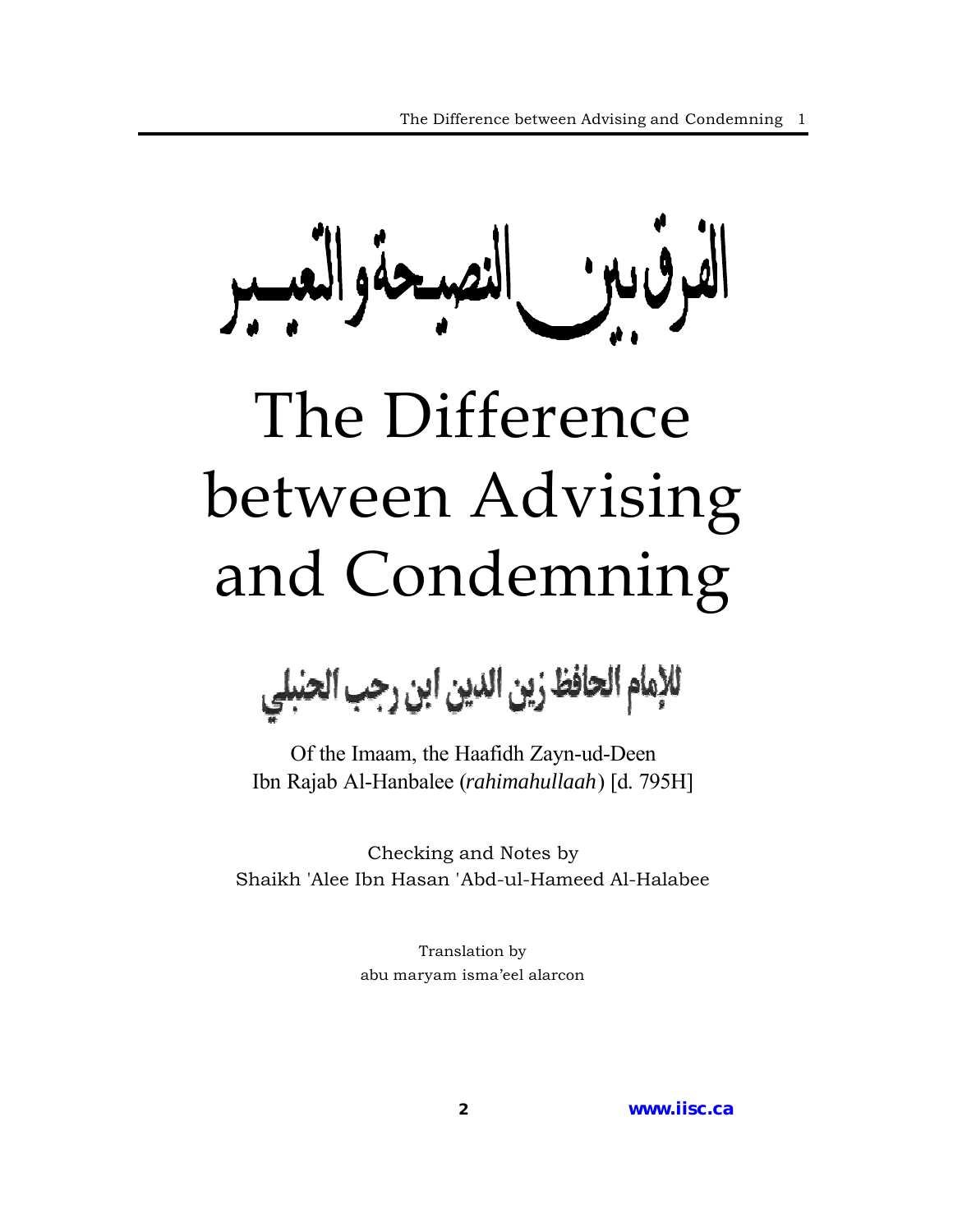

## 201A 4 Street NE Calgary, AB TEL. (403) 261-7601

**3 [www.iisc.ca](http://www.iisc.ca)**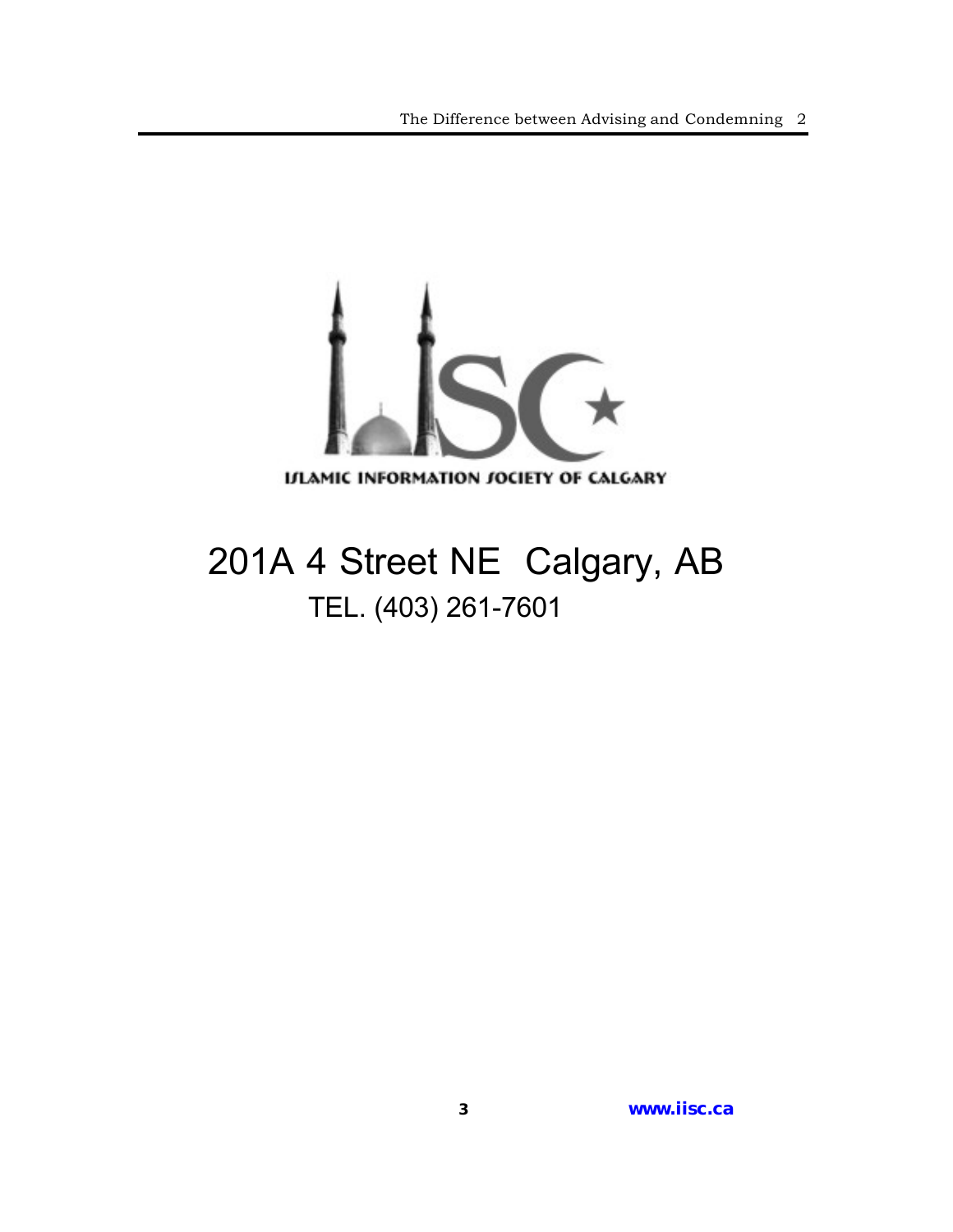#### **CONTENTS**

<span id="page-2-0"></span>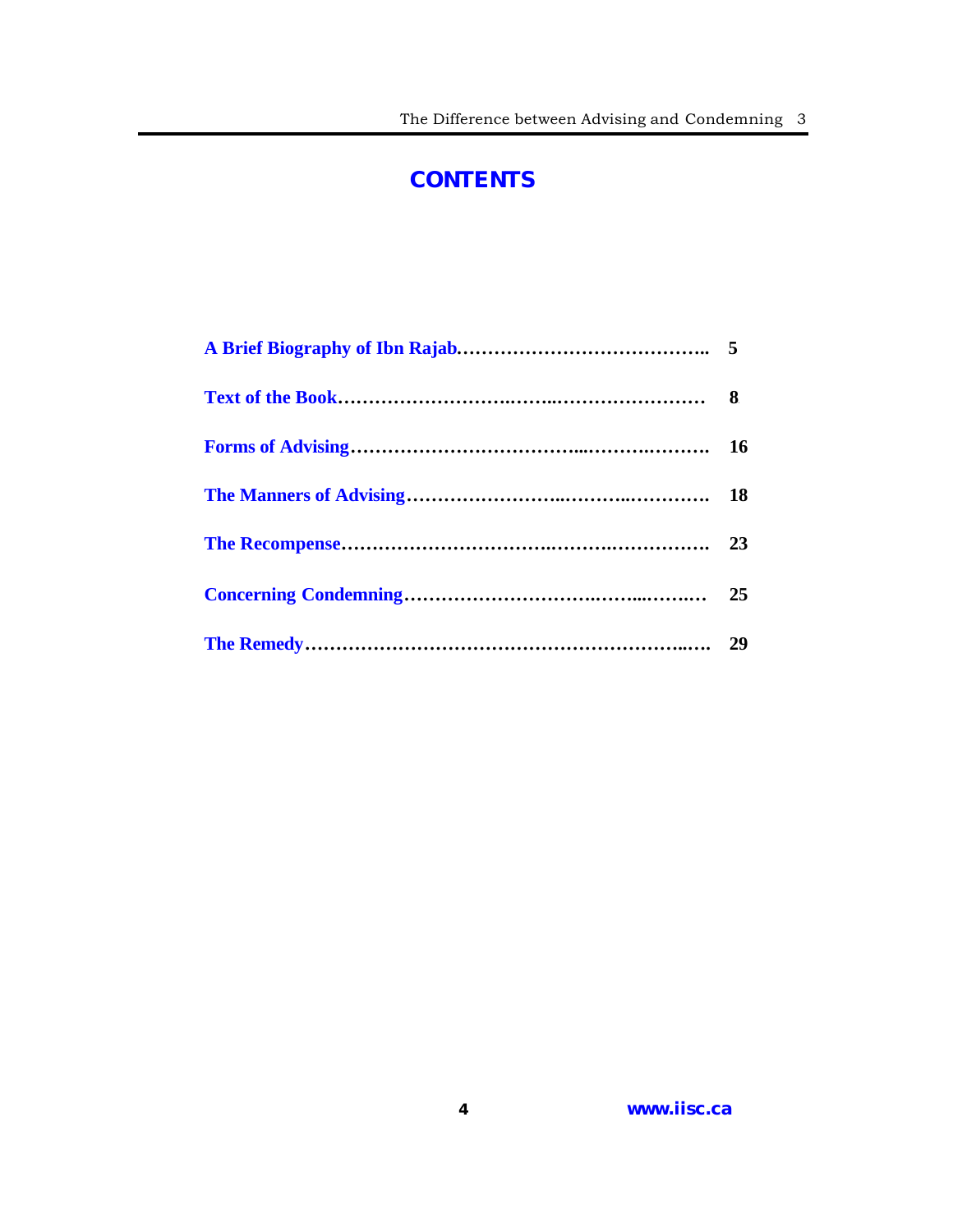#### **[A BRIEF BIOGRAPHY OF IBN RAJAB](#page-2-0)**

<span id="page-3-0"></span>The following biography is an adapted version of the biography provided by 'Imaad Ibn Saabir Al-Mirsee in his checking of Ibn Rajab's book *Adh-Dhull wal-Inkisaar Lil-'Azeez-il-Jabbaar*. He has researched and compiled this biography using nine sources of reference that contain Ibn Rajab's biography.

#### **His name and lineage:**

He is the Imaam, the Haafidh Zayn-ud-Deen 'Abd-ur-Rahmaan Ibn Ahmad Ibn 'Abd-ir-Rahmaan Ibn Rajab Ibn Al-Husain Ibn Abeel-Barakaat Mas'ood As-Salaamee Al-Baghdaadee, who then became Ad-Dimashqee Al-Hanbalee, better known as Ibn Rajab Al-Hanbalee. Rajab was the nickname of his grandfather, 'Abd-ur-Rahmaan. It is also held that it was a nickname given to him because of his being born in the month of Rajab. Ibn Rajab became famous and well known by that name, may Allaah have mercy on him.

#### **His birth:**

He was born in Baghdaad in the year 736H according to the most correct opinion found in the discussions presented by those who recorded his biography.

#### **His early youth and his search for knowledge:**

Allaah prepared for Ibn Rajab an environment of firm knowledge. His way of life based on acquiring knowledge and producing actions was established for him since his early youth. Because of this, the Haafidh gained much benefit from that. He himself explains that he received the authorization and religious approval from some of the major scholars (of his time) during his youth.

This indicates the degree of zeal and aspiration his family and especially his father – who was from the major scholars of his time – had towards acquiring knowledge. He studied at the hands of many different shaikhs such that some researchers of his biography have counted them to number close to forty.

#### **His teachers:**

The checker of Ibn Rajab's book *Sharh 'Ilal At-Tirmidhee* has counted Ibn Rajab's teachers to be thirty-six. However, he did not add to that, his father or Ibn An-Naqeeb or An-Nawawee (Ahmad Ibn 'Abd-il-Mu'min). So with this, the number of his teachers reaches close to forty as we have stated previously.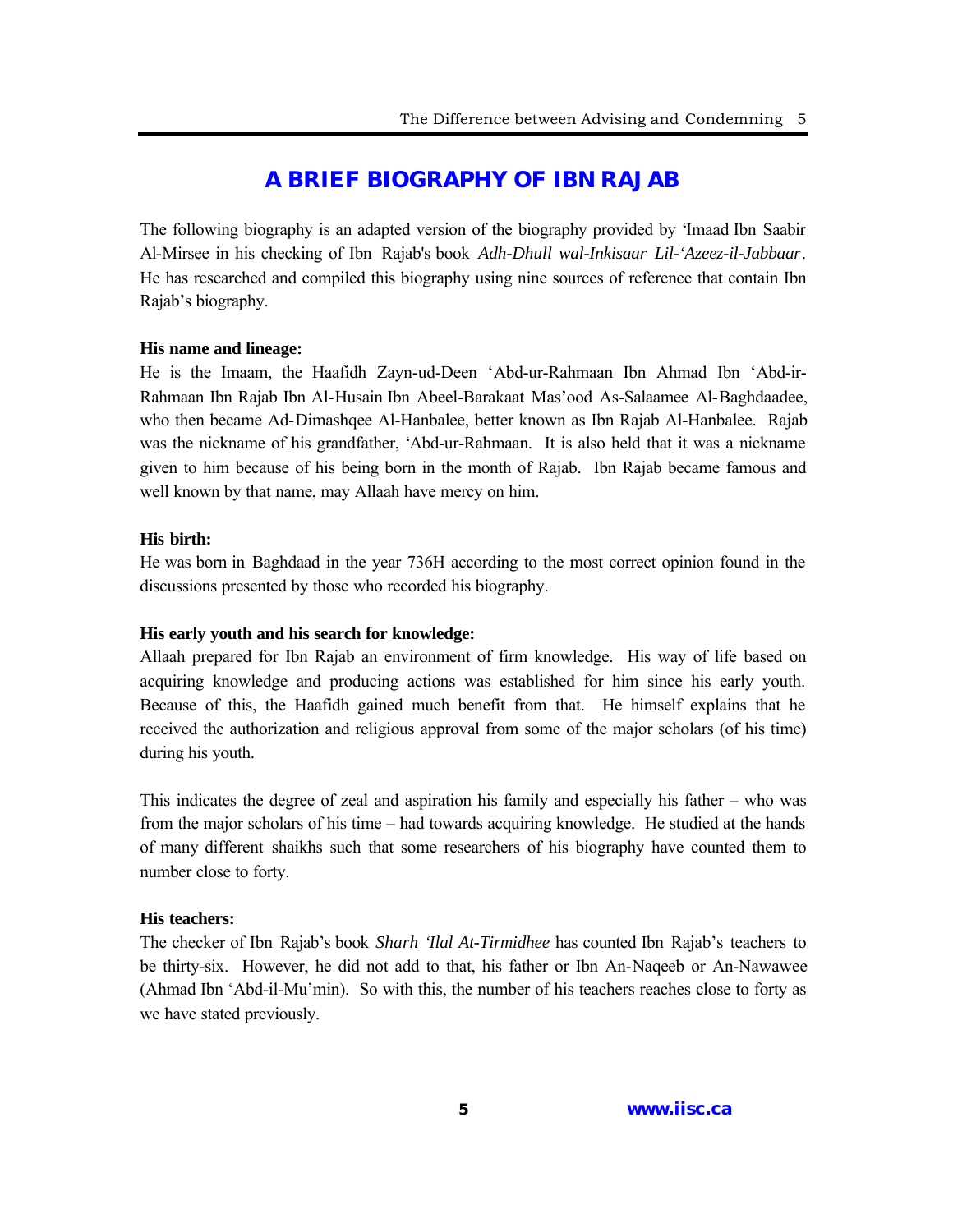#### **Here is a list of some of the Shaikh's most distinguished teachers:**

- 1. Muhammad Ibn Abee Bakr Ibn Ibraaheem Shams-ud-Deen Ibn An-Naqeeb Ash-Shaafi'ee (d. 745H)
- 2. 'Alaa-ud-Deen Ahmad Ibn 'Abd-il-Mu'min Ash-Shaafi'ee As-Subkee, who later became An-Nawawee (d. 749H)
- 3. Shams-ud-Deen Muhammad Ibn Abee Bakr Ibn Ayyoob, Shaikh-ul-Islaam, better known as Ibn Qayyim Al-Jawziyyah (d. 751H)
- 4. Jamaal-ud-Deen Abu Sulaimaan Dawood Ibn Ibraaheem Al-'Attaar (d. 752H)
- 5. Muhammad Ibn Muhammad Ibn Ibraaheem Al-Maidoomee (d. 754H)
- 6. 'Uthmaan Ibn Yoosuf Ibn Abee Bakr An-Nuwairee Al-Maalikee (d. 756H)
- 7. Muhammad Ibn Isma'eel Ibn Ibraaheem, better known as Ibn Al-Khabbaaz (d. 757H)
- 8. Salaah-ud-Deen Abu Sa'eed Khaleel Al-'Alaa'ee (d. 761H)
- 9. Muhammad Ibn Muhammad Al-Qalaanisee (d. 765H)

#### **Ibn Rajab's students:**

The Haafidh, *rahimahullaah*, taught many students. Amongst the most famous of them were:

- 1. Dawood Ibn Sulaimaan Ibn 'Abdillaah Al-Mawsilee Al-Hanbalee (d. 844H)
- 2. Abul-Fadl Ahmad Ibn Nasrullaah Ibn Ahmad (d. 844H)
- 3. 'Alaa-ud-Deen Abul-Hasan 'Alee Ibn Muhammad Ibn 'Abbaas Al-Ba'alee, better known as Ibn Al-Lahaam (d. 803H)
- 4. 'Abd-ur-Rahmaan Ibn Muhammad Ibn 'Abdillaah Al-Misree Al-Hanbalee, better known as Az-Zarkashee (d. 846H)

#### **The scholars' praise for him:**

Ibn Qaadee Shuhbah said of him in his biography, as is stated in *Al-Jawhar-ul-Munaddad* (pg. 48): "He read and became proficient in the various fields of science. He engrossed himself with the issues of the (Hanbalee) madh-hab until he mastered it. He devoted himself to the occupation of knowledge of the texts, defects and meanings of the Hadeeth. And he withdrew himself in seclusion in order to write."

Ibn Hajr said of him in *Inbaa-ul-Ghamr*: "He was highly proficient in the scientific disciplines of Hadeeth in terms of the names of reporters, their biographies, their paths of narration and awareness of their meanings."

Ibraaheem Ibn Muhammad Ibn Muflih (d. 884H) said of him: "He was the Shaikh, the great scholar, the Haafidh, the one who abstained from the worldly life. He was the Shaikh of the Hanbalee *madh-hab* and he wrote many beneficial books."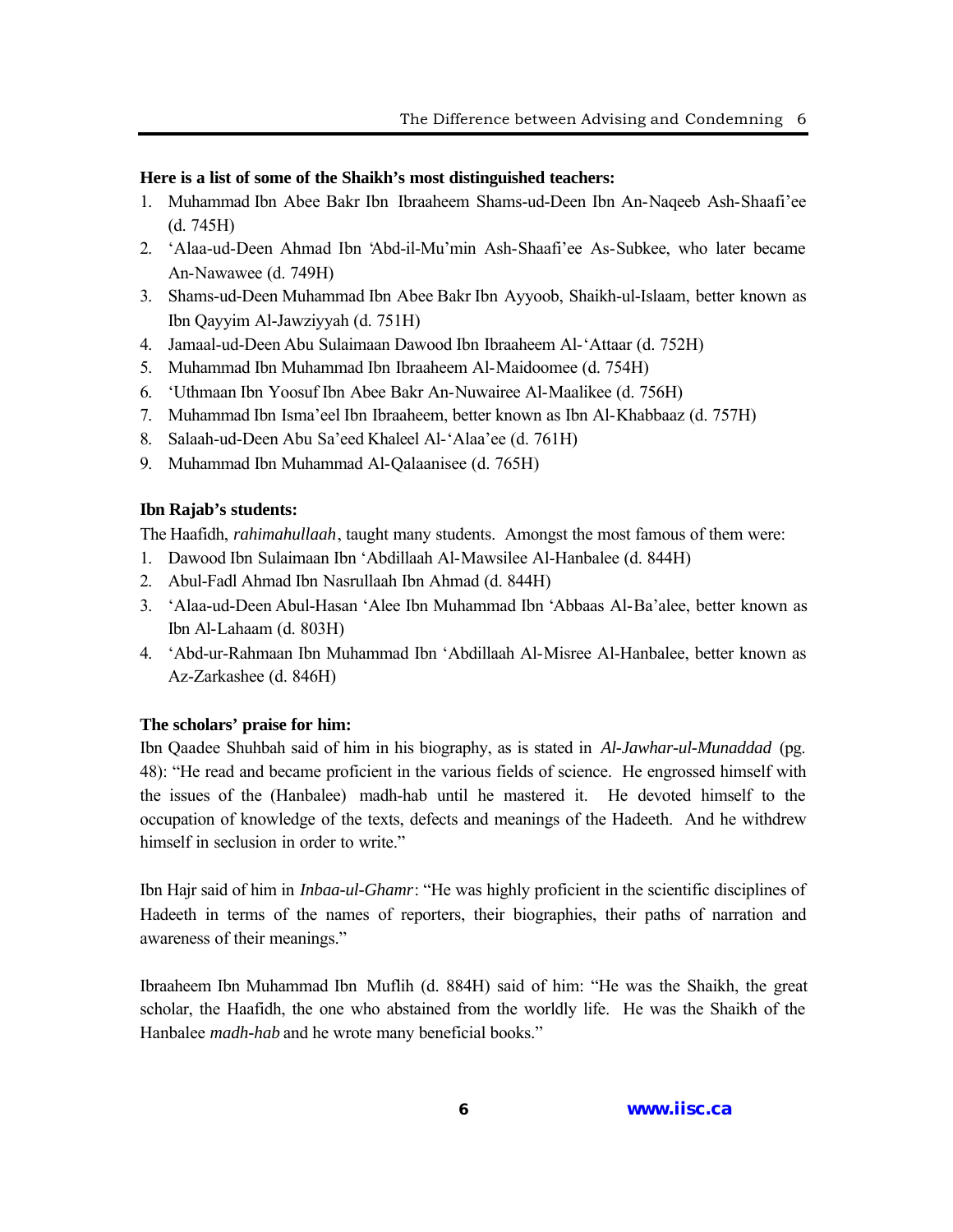#### **The written works of Imaam Ibn Rajab:**

The Haafidh left behind an extensive and rich selection of books on the different sciences of Islaam. Among them are those that have been printed and those that remain in manuscript form, yet to be printed. Also among his works are those books that are missing and cannot be located. The compiler of this short biography has numbered the Shaikh's books that are in print today in the Arabic language to be 38. What will follow is a list of some of them:

- 1. *Jaami'-ul-'Uloom wal-Hikam* (His monumental and most famous book, which is an explanation of fifty ahaadeeth of the Messenger of Allaah, sallAllaahu 'alayhi wa sallam that are short in wording but comprehensive in meaning)
- 2. *Dhail Tabaqaat-ul-Hanaabilah* (This is a compilation of the scholars of the Hanbalee madhhab, considered one of his great works)
- 3. *Lataa'if Al-Ma'aarif* (This is a book on the duties one is required to do during times of religious celebration and observance, such as Ramadaan)
- 4. *Al-Farq baina An-Naseehah wat-Ta'yeer* (The present book before you)
- 5. *Sharh Hadeeth: "Maa Dhi.ban Jaa'iaan…"* (This book has been translated into English under the title "The Evil of Craving for Wealth and Status")
- 6. *Fadlu 'Ilm-is-Salaf 'alaal-Khalaf* (A great short treatise discussing the virtues of knowledge, its types and its etiquettes)

There are also about forty-five books of his that are nit printed yet. We ask Allaah that He facilitate the verification and printing of these sources of knowledge.

#### **His death:**

Imaam Ibn Rajab died in the month of Rajab of 795H and some said it was in Ramadaan. No doubt he left behind him a legacy of knowledge for all those after him to benefit from. His books continue to be studied and used as reference even in these days. May Allaah have mercy on him and grant him a high place in Paradise.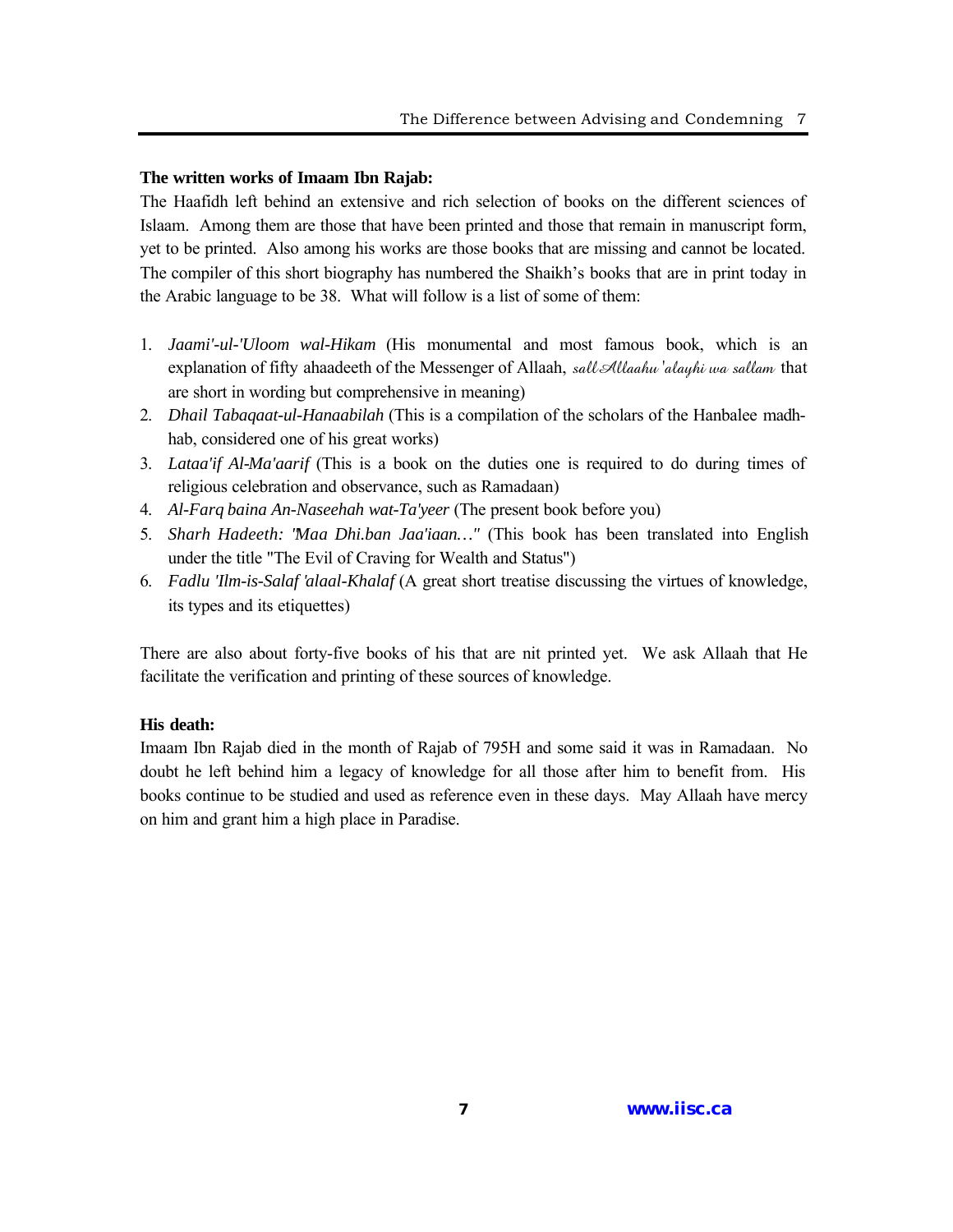#### **[TEXT OF THE BOOK](#page-2-0)**

### بسسم الله الرحمان الرحسيم

#### <span id="page-6-0"></span>**In the Name of Allaah, the Most Merciful, the Bestower of Mercy**

All praise is for Allaah, Lord of the universe. And may His peace and blessings be upon the foremost of those who fear Allaah and the seal of the prophets (Muhammad), as well as his family, his companions and (all) those who follow them in righteousness, until the Day of Recompense.

As for what follows, then:

 $\overline{a}$ 

These are some brief, yet comprehensive words concerning the difference between advising and condemning, for indeed they are counterparts in the sense that they both consist of mentioning something about a people that they hate to have mentioned. However, the distinction between the two is something that is not understood by many people. Thus, Allaah is the One who grants correctness.

*Know* that mentioning something about a person that he hates to have mentioned (about him) is forbidden, *if* the objective behind that is for nothing else but to dispraise and declare (his) faults and defects $<sup>1</sup>$ </sup>

However, if there is found in this mentioning, a beneficial good for the general masses of Muslims – specifically for some of them – and the objective behind it is to accomplish this beneficial good, then it is not forbidden, but rather recommended.

The scholars of Hadeeth have agreed with this (principle) in their books on the subject of *Al-Jarh* wat-Ta'deel<sup>2</sup>, and they have mentioned that there is a difference between criticizing hadeeth

<sup>&</sup>lt;sup>1</sup> This is an important restricting condition, so memorize it.

<sup>2</sup> See *Al-Kifaayah* (pg. 88) of Al-Khateeb, *I'laan bit-Tawbeekh Liman dhamma At-Taareekh* (pg. 461) of As-Sakhaawee, *Sharh Saheeh Muslim* (16/144) of An-Nawawee, *Majmoo' Ar-Rasaa'il wal-Masaa'il* (4/110) of Ibn Taimiyyah and *Raf'a-ur-Raibah* (pg. 24-27) of Ash-Shaukaanee. [Translator's Note: *Al-Jarh wat-Ta'deel* is the Islaamic science of determining whose reports and testimonies are to be accepted and whose are not. Those who fall under the category of *Al-Jarh* are the ones who are criticized and discredited, such as weak narrators, liars, etc. Those who fall under the category of *At-Ta'deel* are those whom the scholars have approved of and considered reliable in speech and trustworthy in narration.]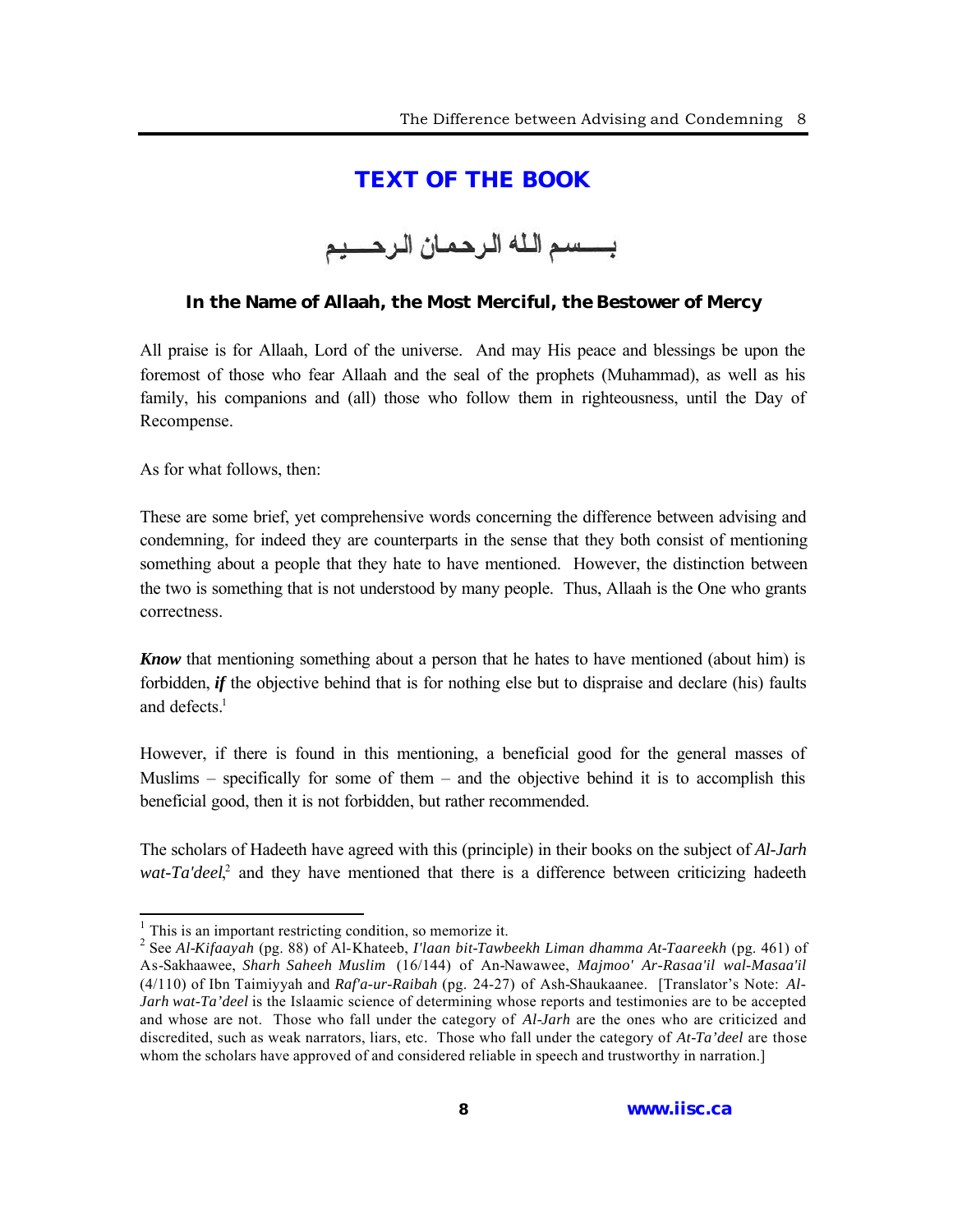reporters and backbiting them. And they further refuted those who placed these two (categories) at the same level, such as those constantly engulfed in worship (all the time) as well as others who do not possess sufficient knowledge<sup>3</sup>

Furthermore, there is no difference between 1) criticizing narrators of one of the hadeeth scholars (*huffaadh*) and distinguishing whose reports are to be accepted from them and whose reports are not, and between 2) clarifying the mistake of one who has erred with regard to understanding the meanings of the Book and the Sunnah, interpreted some aspect of it incorrectly, and who has adhered to something false. This (clarifying) was done so that this individual would not be followed in that which he erred in. The scholars have also unanimously agreed upon the permissibility of doing this (clarification).<sup>4</sup>

This is why we find that the books they authored concerning the various sciences of the religion - such as tafseer, explanation of hadeeth, Fiqh, the difference of opinions amongst the scholars, and so on - are filled with arguments<sup>5</sup> and refutations of the statements of those who voiced weak opinions from the scholars of the past and present, such as the Sahaabah, the Taabi'een and those after them.

Not one of the people of knowledge abandoned (doing) this (clarification). Nor would he claim in his (refutation) to disparage, dispraise or defame the individual whose saying he was refuting, unless the author (he was refuting) was from those whose speech consisted of wickedness and who displayed vile manners when expressing himself. In this circumstance, his wickedness and vileness were forsaken apart from the original state of refuting and opposing him. And this (refutation) was based upon sound arguments and stable proofs. The reason for all this was due to the unanimous agreement of the scholars of this Religion that the truth which Allaah sent His Messenger, sall Allaahu 'alayhi wa sallam, with must be made known, and so that all of the Religion can be purely for Allaah (alone) and so that His word can be the highest.

 $3$  [Translator's Note: This is not a criticism against those who are constantly engulfed in worship. Rather it is a warning for those who may be deceived by their appearance. For indeed it is common that many people when they see someone who exceeds in performing worship, they automatically assume that he is knowledgeable. But most of the times this is not the case. So one must be careful because there does exist a difference between the *'Aalim* (scholar) and the *'Aabid* (worshipper), as the Prophet, sallAllaahu 'alayhi wa sallam, said: **"The virtue of the scholar over the worshipper is like the virtue of the moon over the all the stars."** (Abu Dawood: 3641, At-Tirmidhee: 2683 and others)]

<sup>&</sup>lt;sup>4</sup> Consider these great words, O reader and may Allaah have mercy on you, and apply them to the condition of the Muslims today!

 $<sup>5</sup>$  So therefore, these matters are not from the fabrications of some "people" but rather they are nothing</sup> more than the actions of the scholars of the past!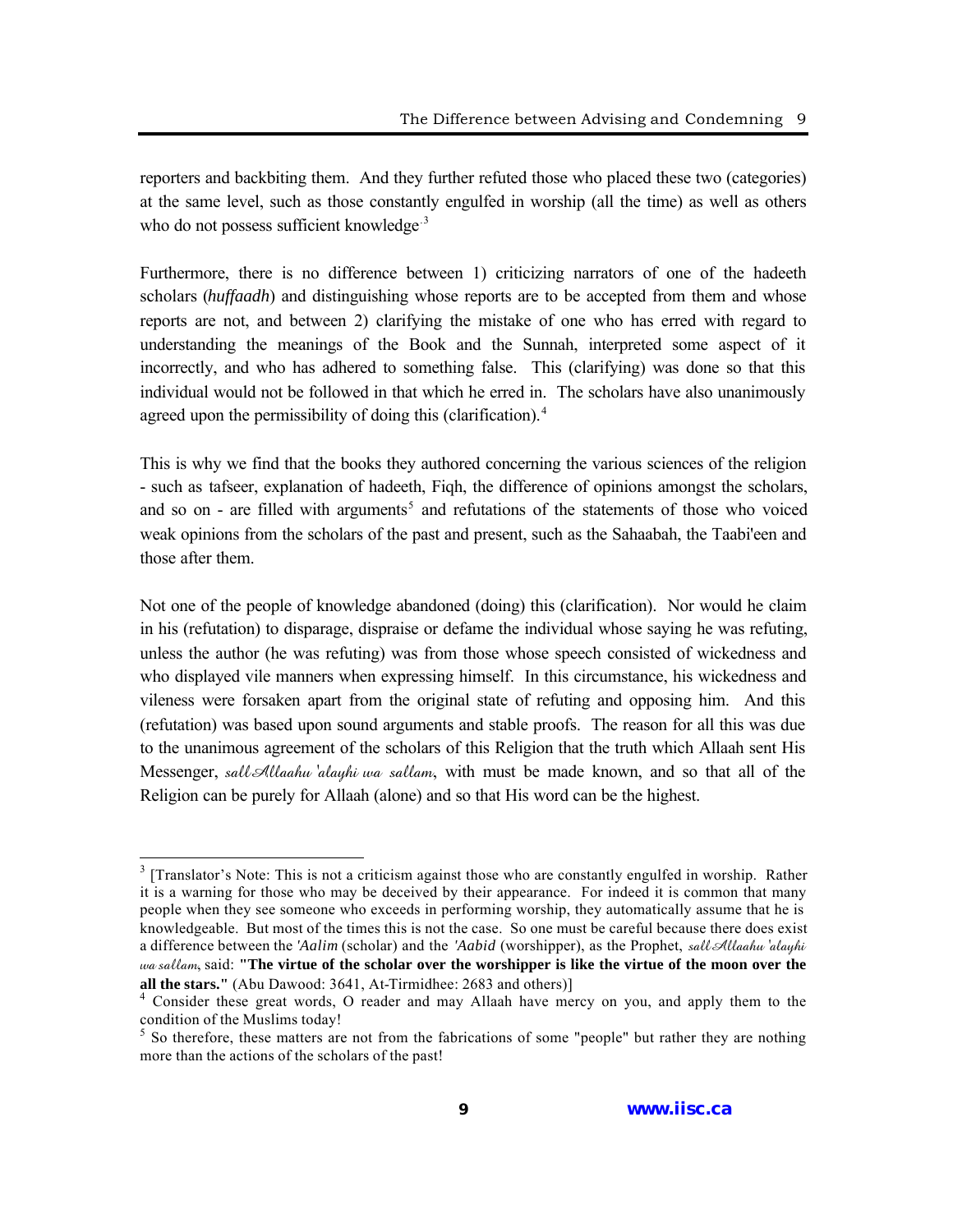Furthermore, all of them acknowledge that grasping the entirety of the knowledge, without neglecting any part of it, is not a level that has been reached by any of them, nor has anyone from the scholars of the past or those of the present claimed to have reached it. For this reason, the Imaams of the *Salaf* – those whose knowledge and merits are widely and unanimously agreed upon – used to accept the truth from anyone that disclosed it to them, even if that person was young.<sup>6</sup> And they would advise their companions and followers to accept the truth, even if it appeared in someone else's statements.

An example of this is found in Umar's, *rady Allaahu 'anhu*, saying when he stated his opinion concerning the dowry of women. A woman responded to him by reciting Allaah's statement:

#### **"But if you intend to replace a wife with another, and you have given one of them a** *qintaar* **(large amount of gold in dowry), take not the least bit of it back."**<sup>7</sup>

Upon this, 'Umar went back on his opinion and said: "A woman has spoken correctly and a man has erred."<sup>8</sup> And it has also been reported that he said: "Everyone is more understanding of Fiqh than 'Umar." 9

Some of the famous (scholars) used to say, upon having formed an opinion concerning a matter: "This is the opinion that we have derived, so anyone that brings an opinion better than it, we shall accept it (from him)."

Imaam Ash-Shaafi'ee used to go to great extents with regard to this understanding, for he would advise his companions to follow the truth and accept the Sunnah, even if it should appear to them in contradiction to their (own) opinions. And he encouraged them to, at that point, throw his

<sup>&</sup>lt;sup>6</sup> See the story of Al-Haafidh Ad-Daaraqutnee who corrected the Haafidh, the Imaam Ibn Al-Anbaaree when he was young. And he (Ibn Al-Anbaaree) was an elder and respected Imaam, but yet he still accepted the correction from him. The story is found in *Taareekh Baghdaad* (3/183)

<sup>7</sup> Surat-un-Nisaa: 20

<sup>8</sup> Reported by Abu Ya'laa in his *Musnad-ul-Kabeer* from the path of Mujaalid Ibn Sa'eed and he is very weak. Al-Baihaqee also reported it and its chain or narration is broken. 'Abd-ur-Razzaaq reported it and in its chain is Abul-'Ujfaa As-Sulamee and he is weak also. See *Al-Maqaasid-ul-Hasanah* (pg. 320). <sup>9</sup> It is found in the previous story itself.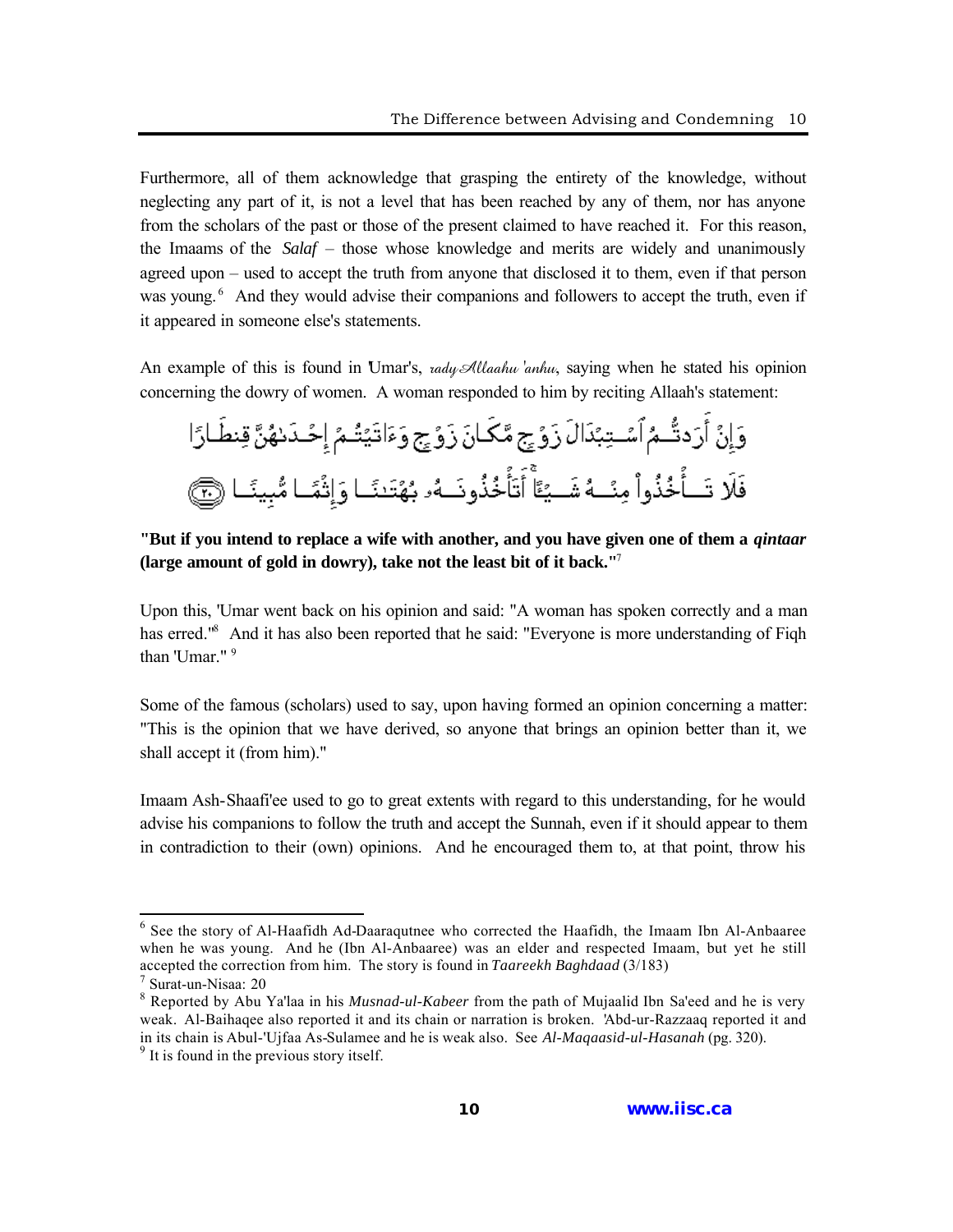opinion against the wall (i.e. throw it away).<sup>10</sup> He would say in his books <sup>11</sup>: "There is no doubt that you will find in them (my opinions) that which contradicts the Book and the Sunnah, for Allaah, the Most High, says:

وَلَـوٌ كَانَ مِـنٌ عِنـدِ غَـيُرِ ٱللَّـهِ لَوَجَـدُواْ فِيـهِ ٱخْتِلَـفًا كَشِيرًا

**"And if it (the Qur'aan) were from someone other than Allaah, they would have found many contradictions in it.'**<sup>12</sup>"

And what is more profound than this is his saying: "No one ever debated me except that I noticed: either the truth was manifested on his tongue or on my tongue."

This indicates that his intention was for nothing else but to manifest the truth, even if it were found on the tongue of someone other than him, such as those who debated or differed with him.

Whoever possesses this type of condition, then indeed he will not hate having his opinion rejected, nor having his contradiction of the Sunnah clarified, whether during his lifetime or after his death.

This was the way the scholars of Islaam from past and present – those who are the protectors of it and who rise to support it – used to think about others. They would also not detest the opposition they received from those that contradicted them with a proof that was made known to them. This was even if the proof that these individuals (who opposed them) used was not strong according to them, such that they would accept it and abandon their proof in place of it.

This is why Imaam Ahmad (*rahimahullaah*) would mention Ishaaq Ibn Raahawaih (*rahimahullaah*) while praising and commending him. And he would say: "Even if he does contradict (me with regard to the Sunnah) in some matters, then indeed, the people will never cease to differ with one another." Or it is as he said.

And many times he (*rahimahullaah*) was presented with the words of Ishaaq and other Imaams, and their sources from where they derived their opinions, and he would not agree with them in

<sup>10</sup> See *I'laam-ul-Muwaqqi'een* (2/363) and *Iqaadh Himam Uleel-Absaar* (pg. 100)

<sup>11</sup> See his book *Ar-Risaalah* (no. 598-599) and *Al-Maqaasid-ul-Hasanah* (pg. 15).

<sup>&</sup>lt;sup>12</sup> Surat-un-Nisaa: 82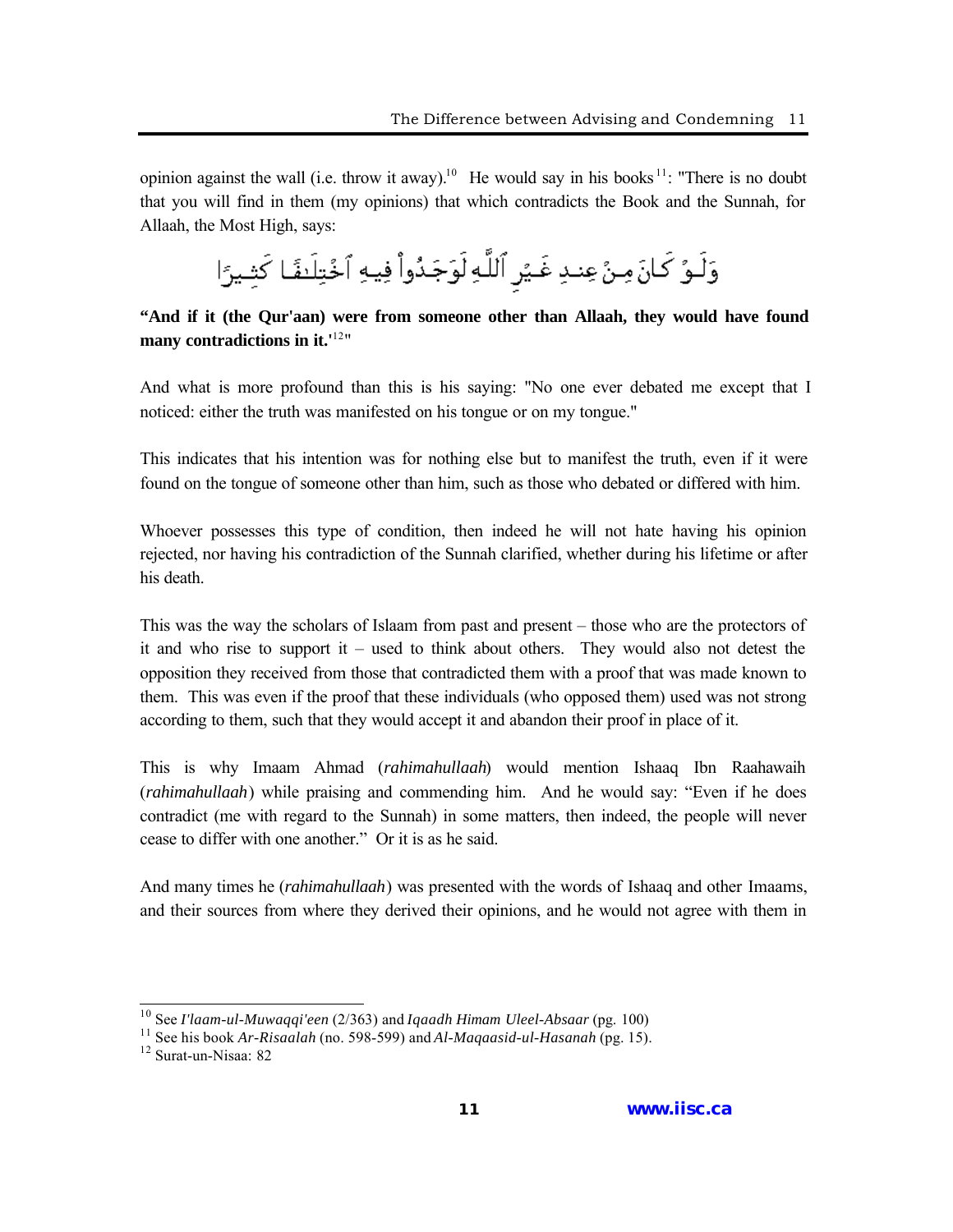their opinion, nor would he reject their views or their evidences for it, even though he would not agree with any of that. $13$ 

Imaam Ahmad (*rahimahullaah*) approved of what was related from Haatim Al-Asam, when it was said to him: "You are a non-Arab and do not speak eloquently, yet no one debates you, except that you silence him. So with what do you gain victory over your opponents?" So he responded: "By three things: I become happy when my opponent speaks correctly (on a point). I become grieved when he errs. And I withhold my tongue from him, lest I should say something that would harm him" - or something with this meaning - so Ahmad (*rahimahullaah*) said: "How wise of a man he is."

Therefore, refuting weak (erroneous) opinions and clarifying the truth with regard to what opposes it, based upon sound evidences, is not from what these scholars detested. Rather, it was from that which they loved and for which they commended and praised those who did it.

So it does not enter into the realm of backbiting at all. But suppose there is someone that hates to have his error, which contradicts the Sunnah, exposed. In this case, there is no consideration given to his hatred for that, because hating to manifest the truth - if it is in opposition to the opinion of a man - is not from those matters that are praiseworthy.

Rather it is an obligation on the Muslim to love that the truth be made manifest and that the Muslims (in general) are aware of it, regardless of whether it is in conformity or in opposition to his (personal) view. $14$ 

This is from the aspects of sincerity (*naseehah*) towards **"Allaah, His Book, His Messenger, His Religion, the leaders of the Muslims and their common folk."** And this is, in fact, the Religion itself, as the Prophet, sall Allaahu 'alayhi wa sallam, has informed us.<sup>15</sup>

 $13$  This is not in the unrestricted sense. See the great scholar Ibn Al-Qayyim's refutation of those who say, "There is no rejection to be done on the issues in which there is difference of opinion" included in *I'laamul-Muwaqqi'een* (3/288), for it is very important.

<sup>&</sup>lt;sup>14</sup> These words ought to be written in gold ink, so consider them!!

<sup>&</sup>lt;sup>15</sup> More than one of the Companions have reported this hadeeth, among them Tameem Ad-Daaree. It is transmitted by Muslim (55), Abu Dawood (4944), An-Nasaa'ee (7/156), Ahmad (4/102), Abu 'Uwaanah (1/36-37), Al-Humaidee (837), Al-Baghawee (3514), At-Tabaraanee in *Al-Kabeer* (1260-1262), Ibn Hibbaan in *Raudat-ul-'Uqalaa* (194), Ibn An-Najaar in *Dhail Taareekh Baghdaad* (2/193 & 301) Ash-Shihaab Al-Qadaa'ee in his *Musnad* (17-18), Wakee' in *Az-Zuhd* (346 & 621), Abu 'Ubaid in *Al-Amwaal* (9) and Al-Bukhaaree in *At-Tareekh-us-Sagheer* (2/35)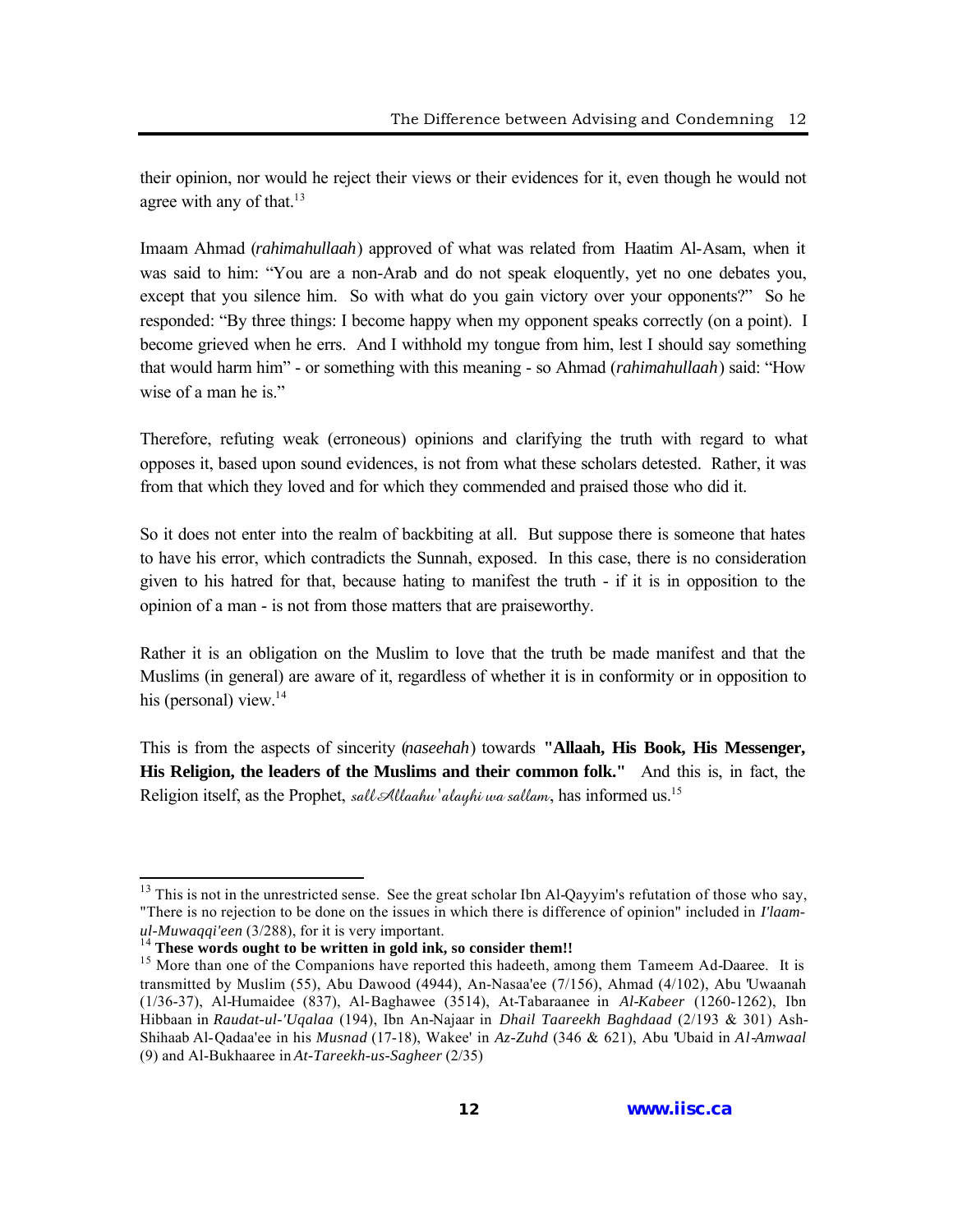As for clarifying the mistake of one of the scholars who erred in the past, then if one observes good manners in his speech and does well in his refutation and response, then there is no harm upon him nor is there any blame that he can be accused of. And if it turns out, that he was misled by this (past) scholar's (erroneous) opinion, then there is (also) no harm (i.e. sin) on him.

When a statement would reach some of the *Salaf* that they rejected, they would say: "This person has not spoken the truth." This example is taken from the saying of the Prophet, sall Allaahu 'alayhi wa sallam: "**'Abu As-Sanaabil has not spoken the truth."**<sup>16</sup> when news reached him, sall Allaahu 'alayhi wa sallam, that he issued a ruling that a woman whose husband passed away, while she was pregnant, was not permitted to remarry upon delivering her child, but instead had to wait until four months and ten days had passed.<sup>17</sup>

The righteous Imaams went to great lengths in forsaking the weak sayings (opinions) of some of the scholars. And they refuted them with the highest degree of refutation, as Imaam Ahmad (*rahimahullaah*) used to censure Abu Thawr and others in their opinions that they were alone in saying. And he went to great extremes in refuting them in these opinions.

All of this relates to the outer and apparent matters. As for the inner affairs, then if one's intention in doing that (criticism) is to just clarify the truth and so that the people will not be deceived by the sayings of someone who erred in his opinions, then there is no doubt that this individual will be rewarded for his intention. And by doing this with this intention, he falls into the category of being from those who show sincerity to Allaah, His Messenger, the leaders of the Muslims and their common folk. And it is the same whether the one who clarifies the mistake is young or old. So he has a good example in those scholars who refuted the (weak) opinions of Ibn 'Abbaas,  $\alpha d\psi$  Allaahu 'anhumaa, which have been declared irregular, and which have been rejected by the scholars, such as (his opinion) regarding *mut'ah* (temporary divorce), *sarf* (bartering), *'umratain* and other than that.<sup>18</sup>

And he has a good example in those who refuted the opinion of Sa'eed Ibn Al-Musayyib (*rahimahullaah*) concerning his allowing the woman that was divorced three times (to remarry

<sup>&</sup>lt;sup>16</sup> With this wording, the hadeeth has been reported by Ahmad (1/447), Al-Baghawee (2388) and Al-Haithamee in *Al-Majma'* (5/3) and he said that its narrators were of the standard of the *Saheeh*. The source of this story occurs in *Saheeh Al-Bukhaaree* (9/415) and in *Saheeh Muslim* (1484).

<sup>&</sup>lt;sup>17</sup> [Translator's Note: The *'iddah* (waiting period) before a woman can remarry is 4 months and ten days. But if she is pregnant, then the her waiting period is whichever of the two comes first - either the four months and ten days or the day of her delivery. So if she delivers before the four months pass by, then the time of delivery take precedence and she is allowed to remarry from this point on.]

<sup>&</sup>lt;sup>18</sup> These are well known Figh issues.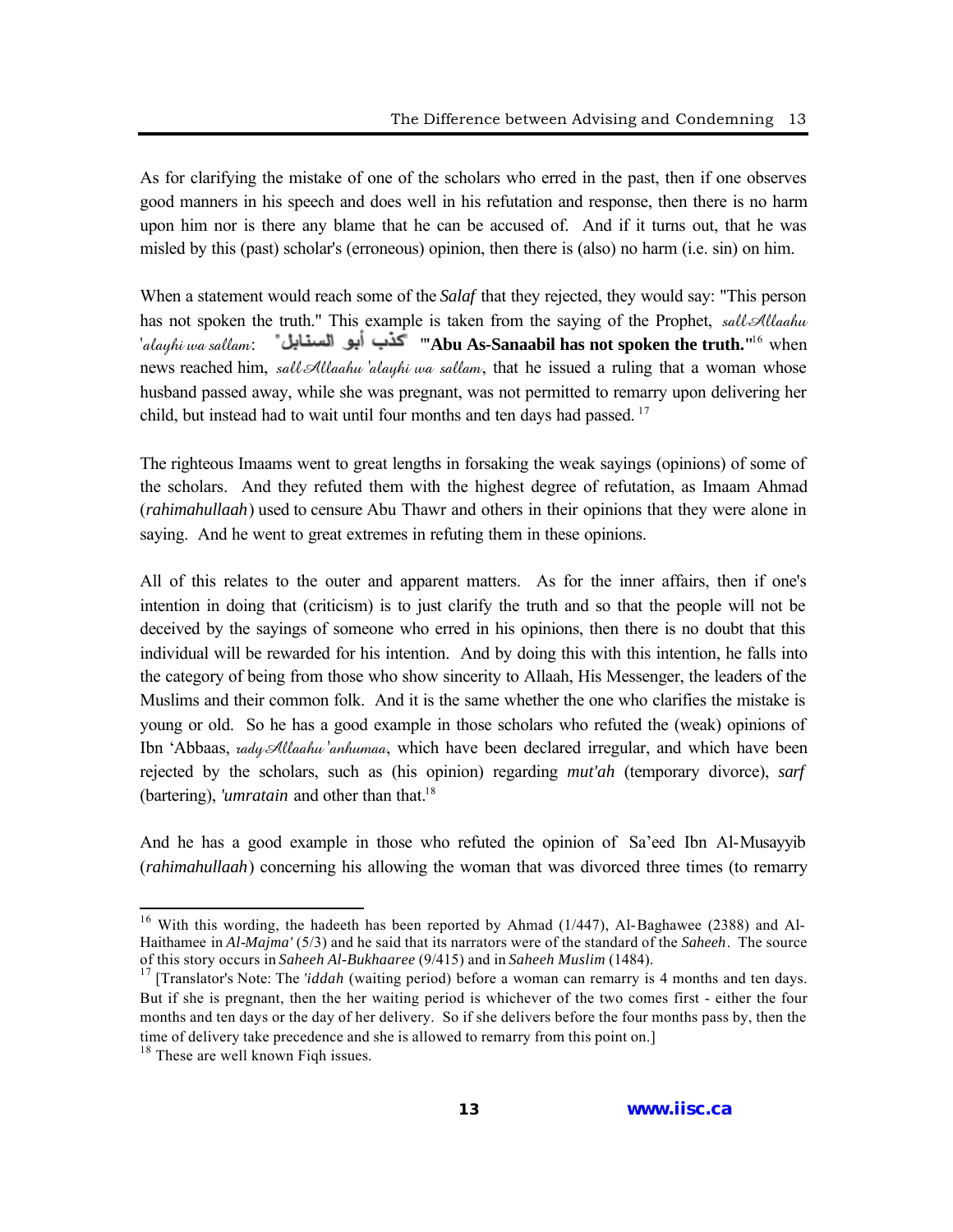her first husband) with just the (marriage) contract,<sup>19</sup> and his other opinions that contradicted the established Sunnah. And there are the scholars who refuted Al-Hasan Al-Basree with regard to his opinion that a wife should not mourn for her deceased husband, and who refuted 'Ataa for his (weak) opinions, and Taawoos in the numerous issues in which he differed from the scholars, as well as all those (other scholars) whom the Muslims have agreed upon their guidance, knowledge, respect and reverence.

#### **And not one of the scholars considered those that didn't agree with him in these issues and their likes to be belittling or defaming these Imaams.**

The books of the Muslim scholars from past and present, such as the books of Ash-Shaafi'ee, Ishaaq, Abu 'Ubaid, Abu Thawr and those scholars of Hadeeth and Fiqh that came after them, are filled with the clarifications of these opinions. And if we were to mention that in words, this discussion would be severely prolonged.

But if the intention of the one refuting is to expose the faults of the one being refuted and to debase him and manifest his ignorance and shortness of knowledge, then this is forbidden, whether the refutation is done in the presence of the one being refuted or in his absence, or whether it is done during that person's lifetime or after his death. This type of action falls under the acts which Allaah condemns in His Book and which He threatens the one who does it, concerning his slander and backbiting. It also falls into the statement of the Prophet, sallAllaahu 'alayhi wa sallam:

**"O you group of people that believe with your tongues while not with your hearts! Do not abuse the Muslims nor seek after their faults. For indeed, he who seeks after their faults,**

<sup>[</sup>Translator's Note: When a woman is divorced three times by her husband, he cannot remarry her unless she first marries someone else, has intercourse with him, and then is divorced by him. Only then is she permissible for her first husband again. The weak opinion mentioned above states that the woman that was divorced three times by her husband, in order to become *halaal* (permissible) for him again, she just needed to remarry another man, without having intercourse with him (i.e. upon the marriage contract alone), and get divorced from him. And Allaah knows best.]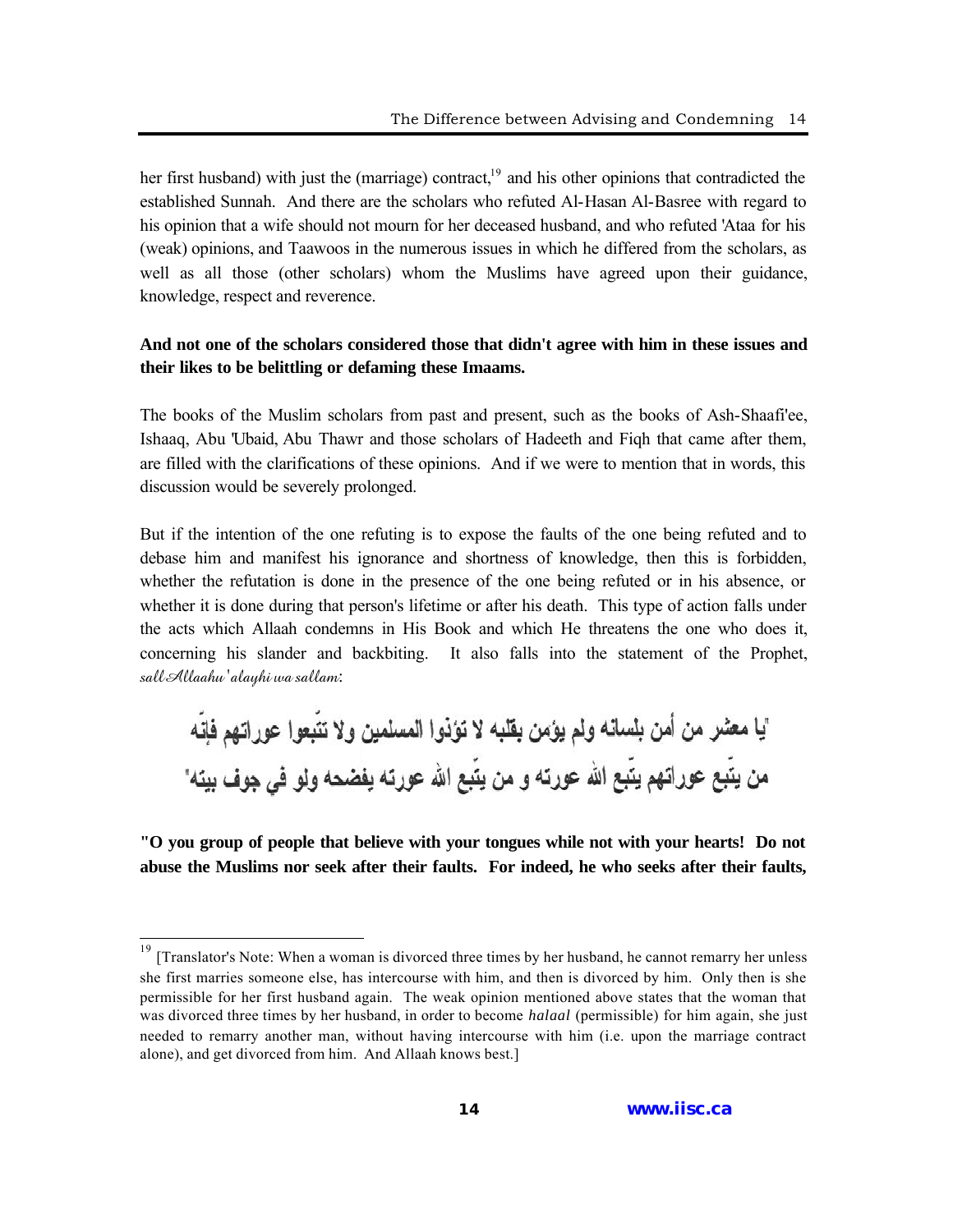**Allaah will seek after his faults. And whomsoever has Allaah seek after his faults, He will expose them, even if he may have committed them in the privacy of his own home."** <sup>20</sup>

All of this talk is with respect to the scholars that are followed in the Religion. **As for the people of innovation and misguidance and those who imitate the scholars but are not from them**,<sup>21</sup> then it is permissible to expose their ignorance and manifest their deficiencies, in order to warn others against following them.  $22$ 

However, our discussion now is not concerning this topic and Allaah knows best.

<sup>20</sup> Reported by Abu Ya'laa in his *Musnad* (1675) and Abu Nu'aim in *Ad-Dalaa'il* (356) on the authority of Al-Baraa', radyAllaahu 'anhu. Al-Haithamee (*rahimahullaah*) said in *Al-Majma'* (8/93): "Abu Lailaa reported it and its narrators are all reliable. It has also been reported from the hadeeth of Abu Barzah, rady Allaahu 'anhu, with a strong chain of narration in Ahmad (4/421 & 424) and Abu Dawood (4880)." And in this section occurs the hadeeth of Ibn 'Umar with a *hasan* chain of narration in At-Tirmidhee (2033), Al-Baghawee (3526) and Ibn Hibbaan (1494 of the *Mawaarid*). See also *At-Targheeb wat-Tarheeb* (3/177) of Al-Mundhiree.

 $2<sup>1</sup>$  And in these days, how many people exist who imitate the scholars yet are not from them. They deceive the people by making beautiful expressions and using nice words!!

 $^{22}$  [Translator's Note: This is an important principle that the Shaikh mentions before continuing further in his book, since he does not want his readers to think that this discussion concerns innovators. Rather, as he states, their affair is to be publicized so that they may be abandoned and rejected. So the discussion here does not apply to them in the least nor can it be used in defense of one of them.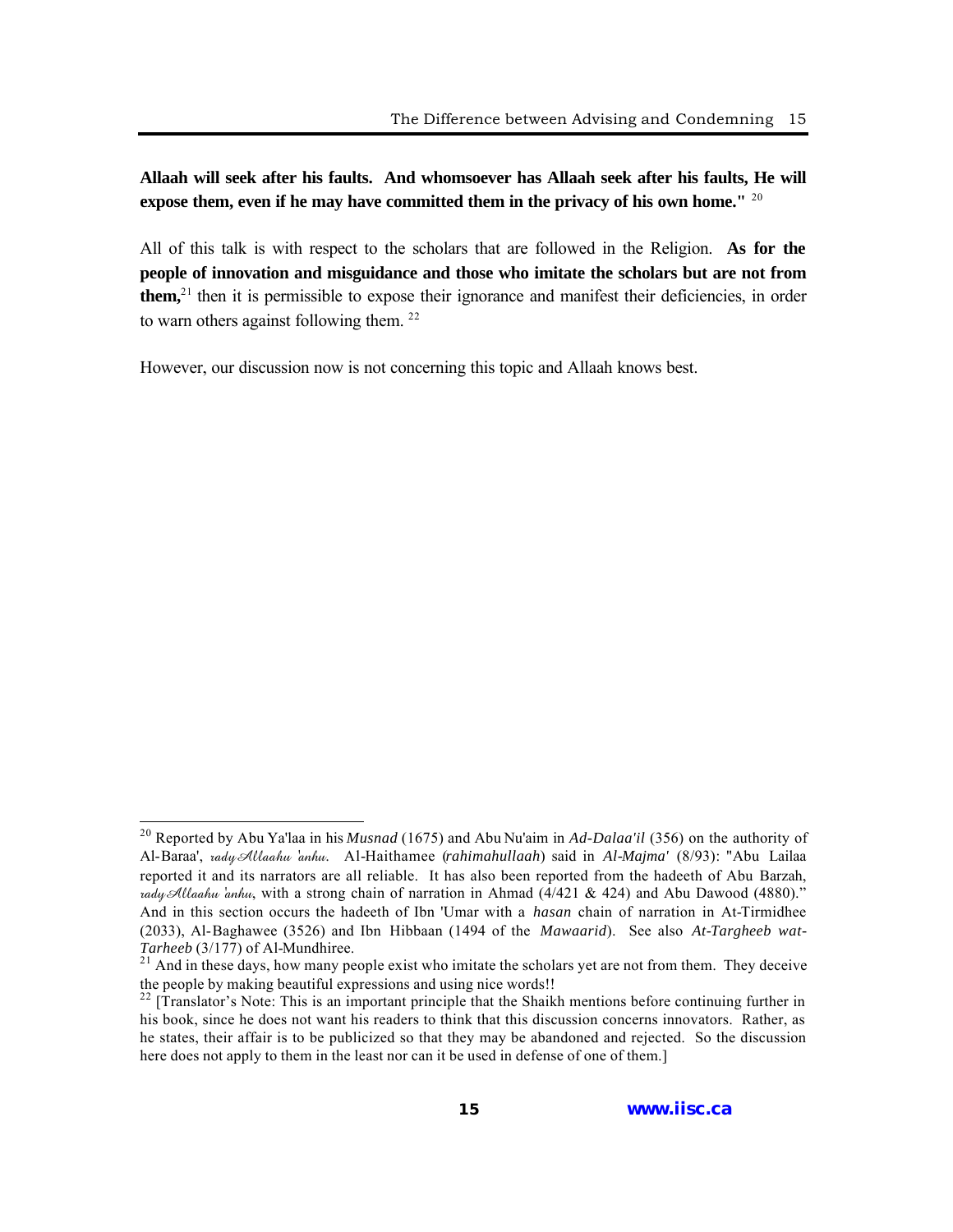#### **[FORMS OF ADVISING](#page-2-0)**

<span id="page-14-0"></span>If it is understood from someone, that he intends with his refutation of the scholars, to advise sincerely towards Allaah and His Messenger, then it is obligatory that he be treated with kindness, respect and veneration, just as was done by all the Muslim Imaams whose mention and examples were stated (previously), as well as those who followed them in goodness.

And if it is understood from someone that he desires, with his refuting of them, to defame, slander and expose (their) faults, then he deserves to be confronted with disciplinary action so that he and his likes will be prevented from these grotesque forbidden actions.

This intention can be recognized at times by the (own) affirmation and acknowledgment of the one refuting and at times by hints that are given in his actions and statements. So whosoever is known for his knowledge, religious characteristics, respect and esteem for the Imaams of the Muslims, he will not state a refutation nor a clarification of an error except in the manner in which other scholars see it proper.

With regard to books and works of research, it is an obligation for one to understand the author's words as having the intention mentioned in the first case.<sup>23</sup> And whoever takes his words to mean something other than that – while his condition is like that which has been stated (of good) – then he is from those who think evil and suspicious thoughts about one who is innocent. And this is from the types of suspicion that Allaah and His Messenger, sall Allaahu 'alayhi wa sallam, have forbidden. So he falls under the saying of Allaah, the Most Perfect:

وَمَن يَكُسِبُ خَطِيٓئَةً أَوْ إِثْمًا ثُمَّ يَرُم بِهِۦ بَرِيٓئَا فَقَدِ ٱحۡتَمَلَ بُهُتَـٰئَا ۚ وَإِثۡمًا مُّبِيئَا

**"And whoever earns a fault or a sin and then throws it onto someone innocent, he has indeed burdened himself with falsehood and a manifest sin."** <sup>24</sup>

This is because having suspicious thoughts about someone that did not manifest any signs of evil is from the things that Allaah and His Messenger have forbidden, since the one holding the suspicious thoughts combines two things: 1) Earning a fault and sin, and 2) accusing an innocent person of it.

 $^{23}$  Meaning: That he desires to guide and bring about good

<sup>24</sup> Surat-un-Nisaa: 112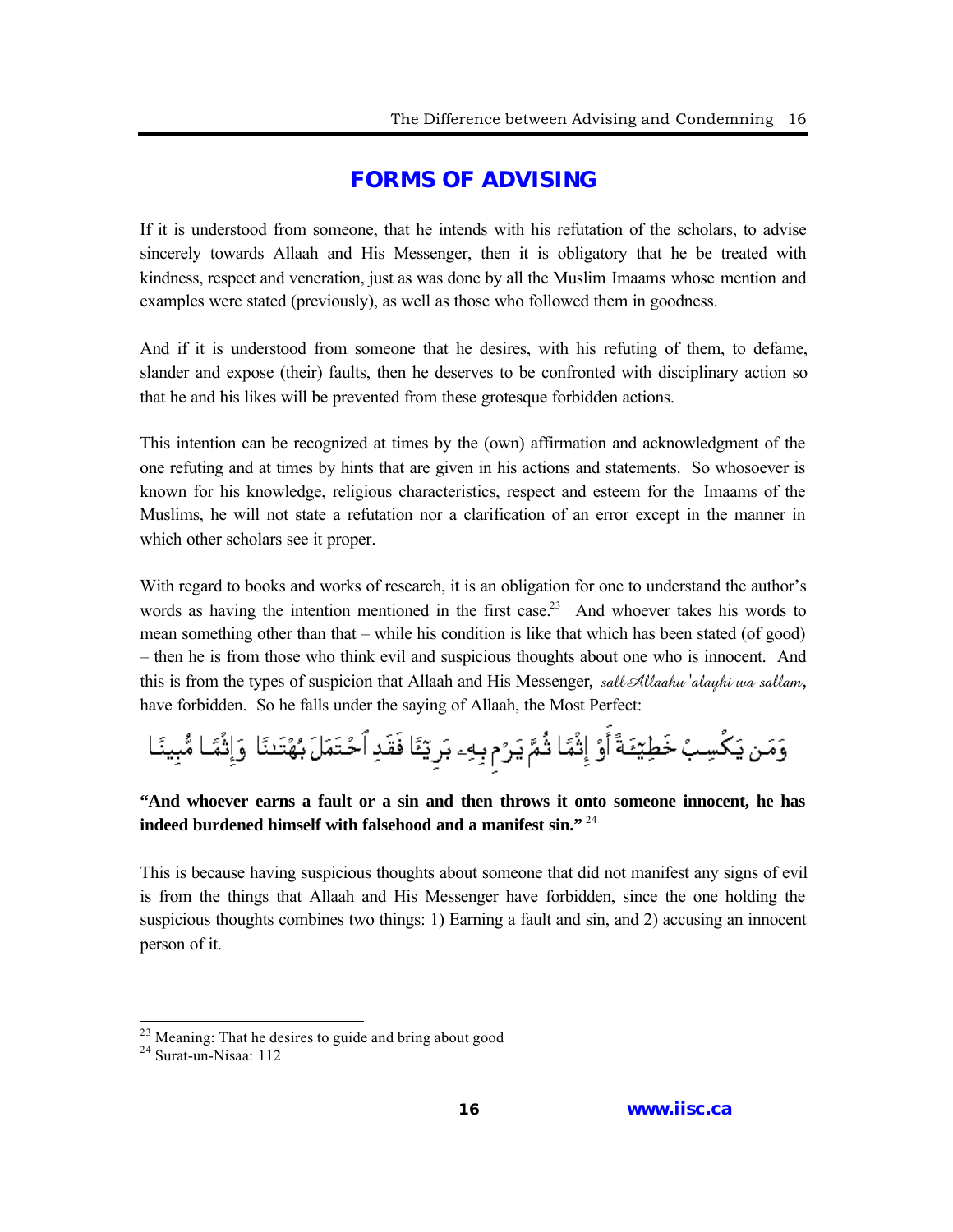And his entering into the severe threat found in this *ayah* becomes even greater if there should appear from  $\lim - I$  mean the one who holds suspicious thoughts – signs of evil, such as much injustice, enmity, little piety, a loose tongue, excessive backbiting and slandering, jealousy of people for what Allaah has given them from His bounty<sup>25</sup> and blessing, and rushing to compete to gain a position of authority before due time.

So if these attributes, of which the people of knowledge and faith are not pleased with, are recognized in someone, then indeed he only thinks sickly of the scholars. And if one's refutation of them is based according to the second case mentioned,<sup>26</sup> then he deserves to be countered with contempt and degradation.

And whoever does not have any signs show from him that indicate a specific matter, in the total sense, then it is an obligation to take and accept his words according to the best manner (of understanding), and it is not permissible to take them in a negative way.

'Umar, radyAllaahu ' anhu, said:

 $\overline{a}$ 

"Do not suspect evil thoughts due to a word that has come out of the mouth of your Muslim brother. Rather, you should find that it is only filled with good."<sup>27</sup>

<sup>25</sup> See the treatise *Dhamm-ul-Hasad wa Ahlihi* (In Dispraise of Jealousy and its Adherents) of Ibn Al-Qayyim with my checking.

 $26$  Meaning: That he desires to only expose faults and to disparage

<sup>27</sup> Reported by Ahmad in *Az-Zuhd* as has been stated by As-Suyootee in *Ad-Durr-ul-Manthoor* (6/92).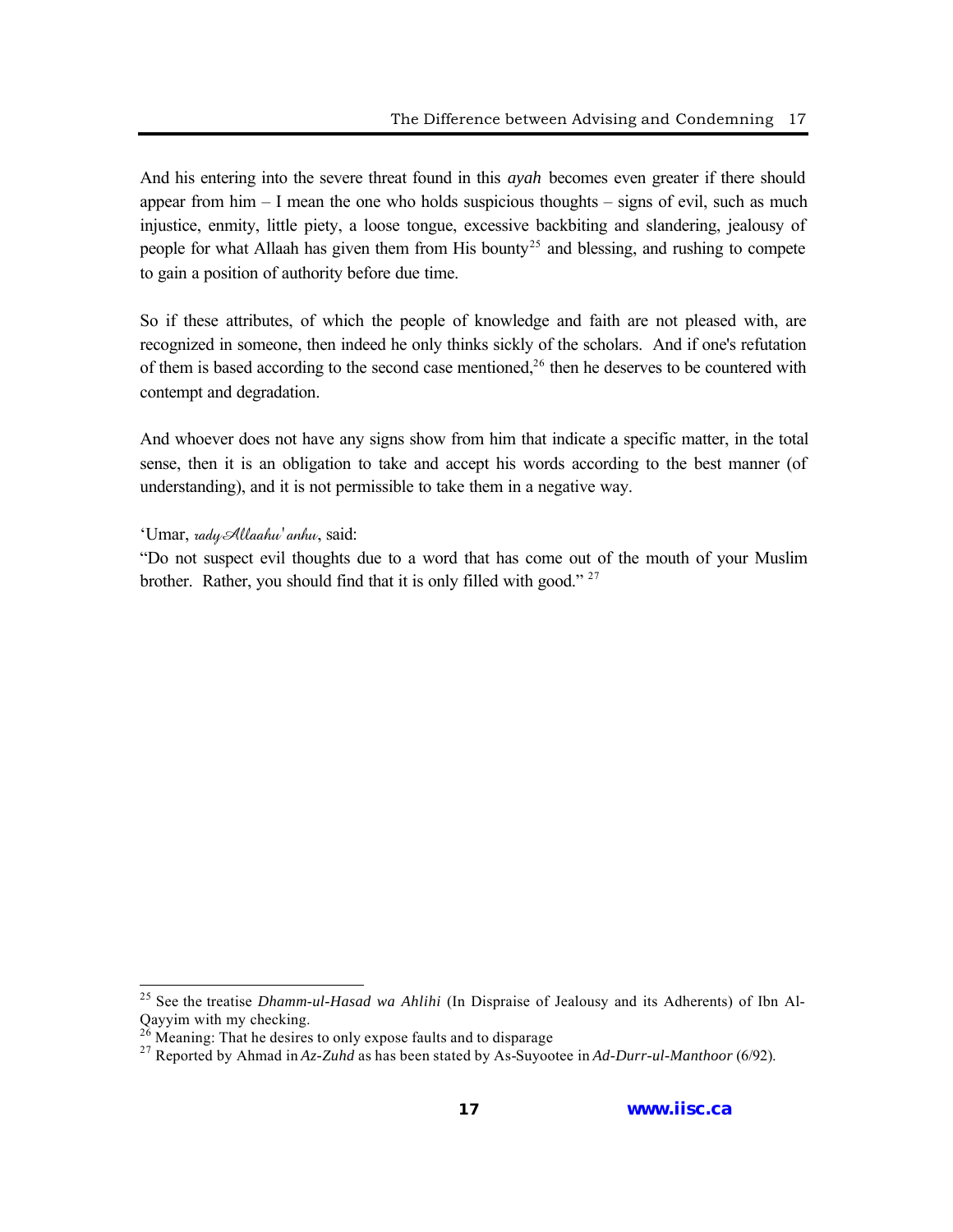#### **[THE MANNERS OF ADVISING](#page-2-0)**

<span id="page-16-0"></span>And from this discussion is: when it is said to a man in his face that which he hates to hear. So if this is done with the intention of sincerely advising him, then it is good. Some of the *Salaf* would say to their brothers: "Do not advise me until you tell me in my face what I hate (to hear)." So when an individual informs his brother about a defect (found in him) in order that he may avoid it, it is good for the one being informed about one of his defects to make an excuse for it, if an excuse for it exists.

But if this advising is done with the intention of (only) blaming him due to a sin (he committed), then it is reprehensible and condemned. It was said to one of the *Salaf*: "Would you love that someone inform you about your faults?" So he replied: "If he does so with the intention of blaming me, then no."

So blaming and condemning someone for a sin he committed is detested. The Prophet, sall Allaahu 'alayhi wa sallam, forbade that a fornicating woman be condemned, even though he commanded that she be lashed with a whip.<sup>28</sup> So she was whipped according to the legal limits (*hudood*), but she was not condemned for her sin, nor was she blamed for it.

It is reported in At-Tirmidhee<sup>29</sup> and other collections in *marfoo'* form [i.e. that the Prophet said]:

من عيّر أخاه بذنب لم يمت حتى يعمله

#### **"Whosoever condemns his brother for a sin (he committed) will not die until he has committed it (i.e. the same sin) himself."**

The hadeeth is referring to a sin, of which the person who committed it has repented from. Al-Fudail (*rahimahullaah*) said: "The believer conceals (the sin of his brother) and advises (him), while the evildoer disgraces and condemns (him)."

<sup>&</sup>lt;sup>28</sup> It is reported in Al-Bukhaaree (4/350) and Muslim (1704) on the authority of Abu Hurairah, radyAllaahu 'anhu. See *Sharh-us-Sunnah* (10/298) of Imaam Al-Baghawee.

<sup>&</sup>lt;sup>29</sup> Under no. (2507) on the authority of Mu'aadh, *vady Allaahu 'anhu*. Ibn 'Adiyy also reported it in *Al*-*Kaamil* (6/2181), Al-Khateeb in *Taareekh Baghdaad* (2/339) and Az-Zabeedee added that it was also found in Ibn Abee Ad-Duniyaa's *As-Samat* and *Al-Gheebah* as well as in Al-Baghawee. There are two defects with its chain of narration. The first is that Khaalid Ibn Ma'daan never met Mu'aadh. And the second is that Muhammad Ibn Al-Hasan Ibn Yazeed is very weak. This has been mentioned by Adh-Dhahabee in *Al-Meezaan* (3/515) and he listed this hadeeth as an example. As-Saghaanee also mentioned this hadeeth in his *Al-Mawdoo'aat* (no. 58).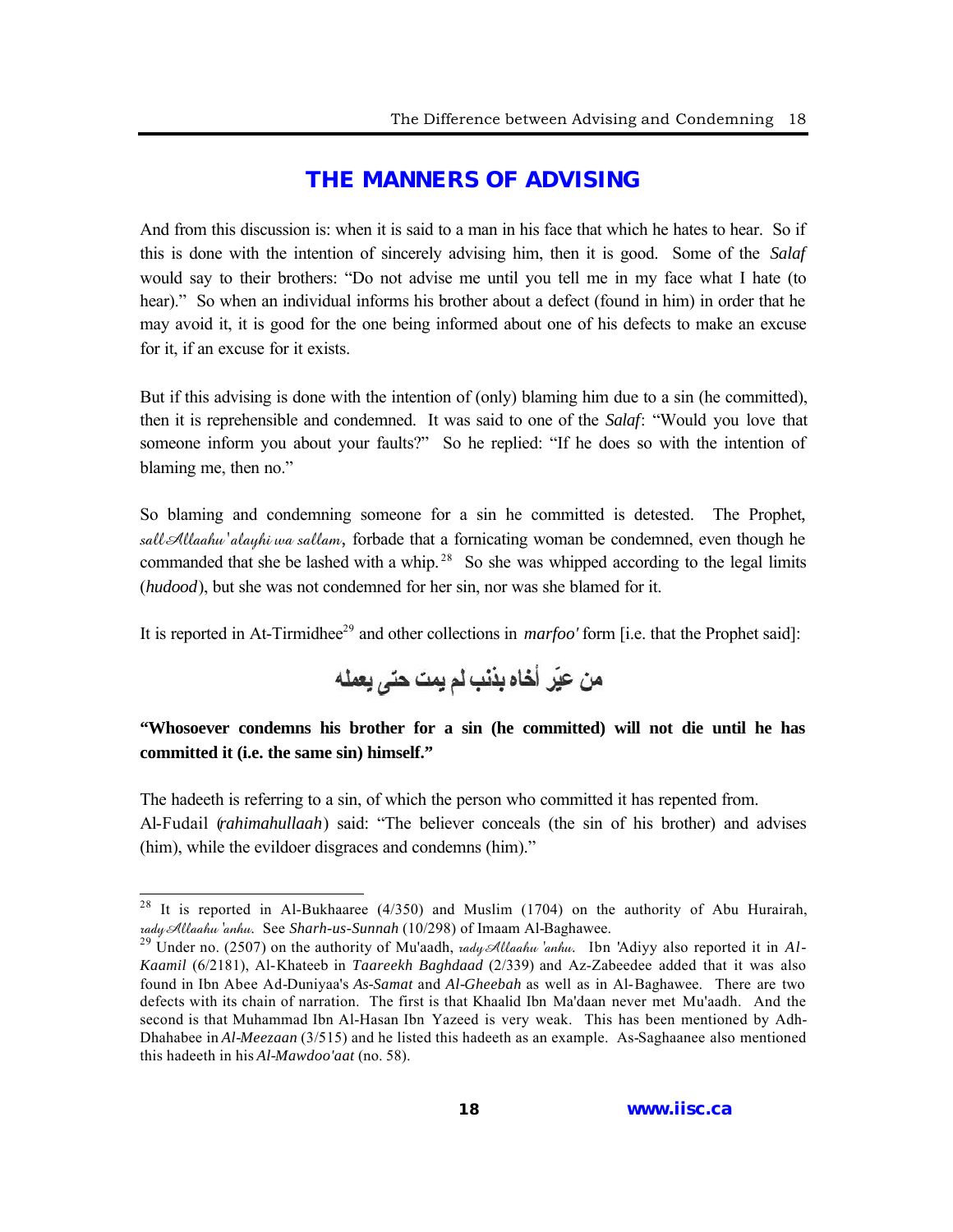This is what Al-Fudail has mentioned as being from the signs of advising and condemning - and it is that advising is linked to secrecy while condemning is linked to publicizing.

It used to be said: "Whosoever commands his brother (towards doing good) at the head of a gathering, then he has condemned him." Or it is something with this meaning.

The *Salaf* used to hate that commanding good and forbidding evil be done in this manner. Instead, they loved that it be done privately between the one commanding and the one being commanded, for indeed, this is from the signs of sincere advice. This is since it is not the goal of the one who is advising to spread and publicize the faults of the person he is advising, rather his goal is only to put an end to the evil that he has fallen into.

As for spreading and exposing someone's faults, then that is from the things that Allaah and His Messenger, sall Allaahu 'alayhi wa sallam, have forbidden. Allaah, may He be Exalted, says:

**"Verily, those who love that the evil and indecent actions of those who believe should be propagated (and spread), they will have a painful torment in this world and in the Hereafter. And Allaah knows and you know not. And had it not been for the grace of Allaah and His mercy on you, (Allaah would have hastened the punishment on you) and that Allaah is full of kindness, Most Merciful."** <sup>30</sup>

The *ahaadeeth* concerning the virtue of keeping the faults of others secret are many.<sup>31</sup>

Some of the scholars would say to those who were commanding towards good: "Strive hard to conceal the faults of the sinners, for indeed, exposing their faults shows a weakness in Islaam. The thing that deserves the most to be concealed is ones faults."

<sup>30</sup> Surat-un-Noor: 19-20

<sup>31</sup> See *Fath-ul-Baaree* (5/97) and *Saheeh Muslim* (4/1996)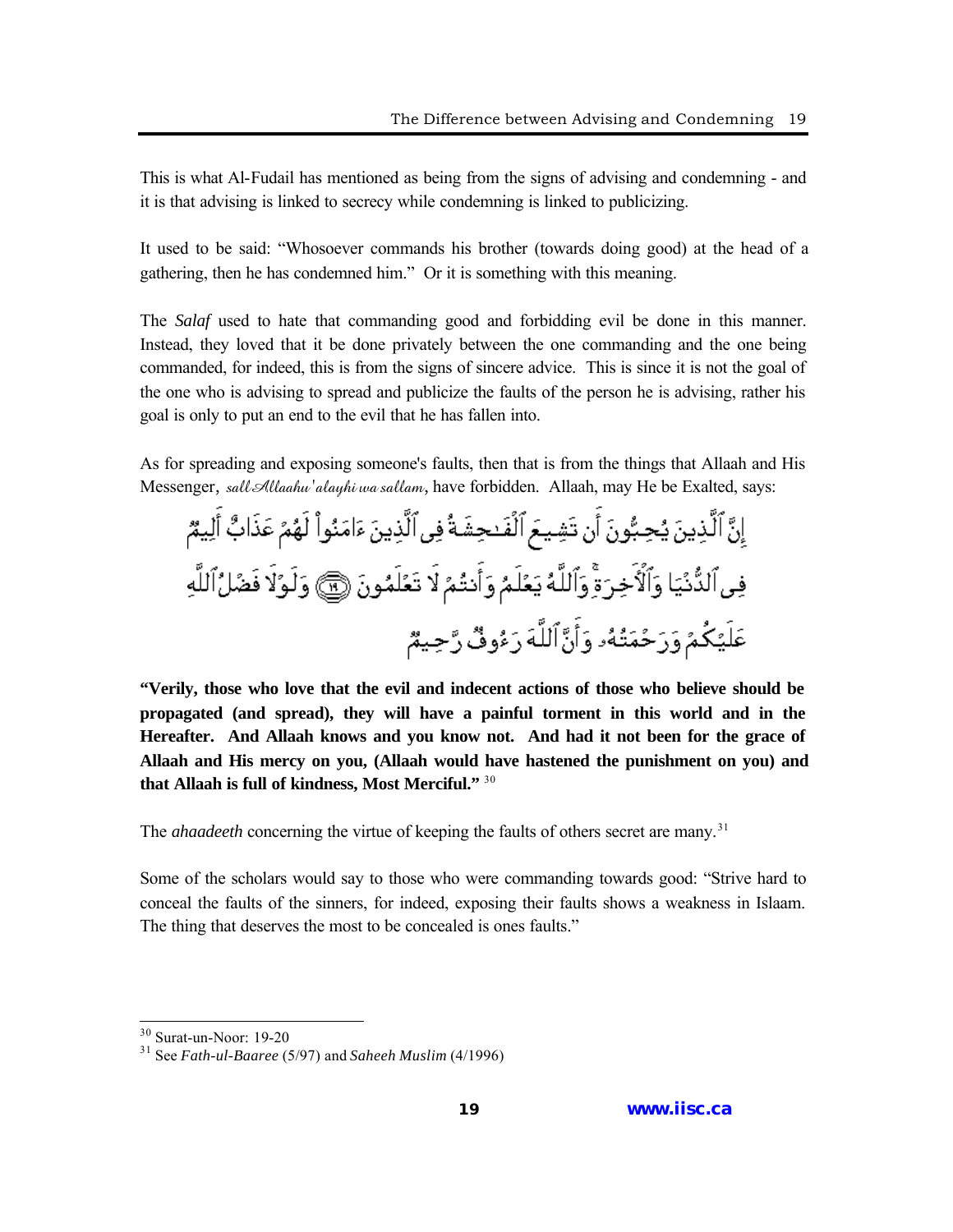It is for this reason that spreading someone's evil and indecent actions is linked to condemning. And they are both from the affairs of the evildoer, since it is not the goal of the evildoer to put an end to the fault nor that the believer avoids that fault or defect. Rather his only goal is to spread and publicize the defects found in his believing brother, and to destroy his honor. So he initiates that and repeats it. And his intention is to belittle his believing brother by exposing his defects and bad qualities to the people so that some harm can fall upon him in this world.

But as for the person that is sincerely advising, his aim in doing that (advising) is to eradicate the faults found in his believing brother and to help him avoid it. This is what Allaah the Most High, has described His Messenger, sall Allaahu'alayhi wa sallam, with, saying:

**"Verily, there has come unto you a Messenger from amongst yourselves. It grieves him that you should receive any harm or difficulty. He is anxious over you (to rid you of faults and sin), for the believers he is full of pity, kind and merciful."** <sup>32</sup>

And He described his, sall Allaahu 'alayhi wa sallam, Companions with that, saying:

**"Muhammad is the Messenger of Allaah. And those who are with him (i.e. his Companions) are severe with the disbelievers and merciful towards one another."** <sup>33</sup>

And He described the believers with the characteristics of patience and mutual advising of one another towards mercy and compassion. <sup>34</sup>

But what drives the evildoer to propagate (his brother's) evil and to disgrace him is force and harshness, his love for abusing his believing brother, and (his desire) to inflict some harm upon him. These are the characteristics of the Devil – the one who beautifies disbelief, sin and

<sup>32</sup> Surat-ut-Tawbah: 128

<sup>33</sup> Surat-ul-Fath: 29

<sup>34</sup> As is found in Allaah's saying in Surat-ul-Balad (ayah no. 17): **"Then he became from among those who believed and recommended one another towards patience and recommended one another towards compassion."**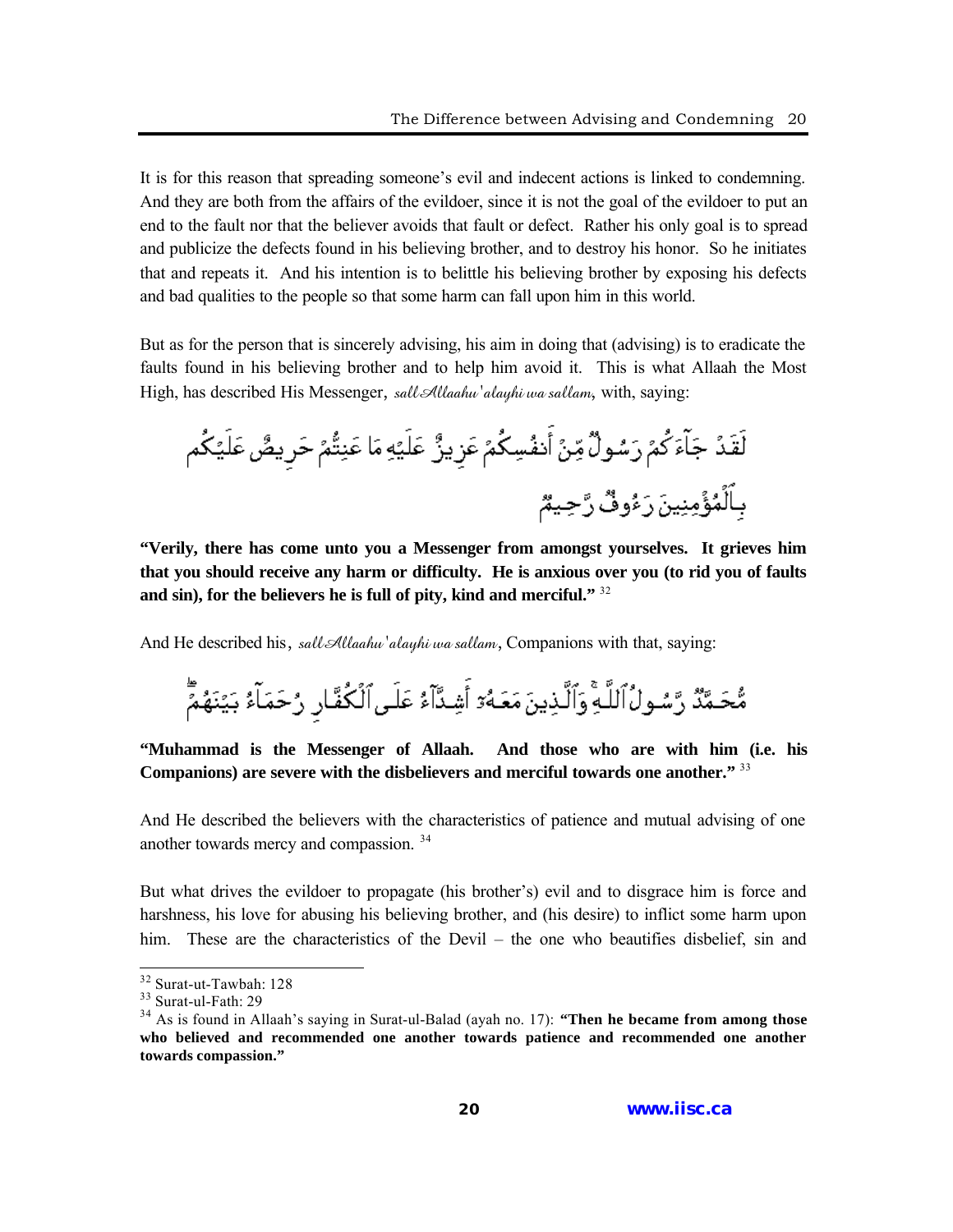disobedience to the children of Aadam so that due to it they may become amongst the dwellers of the Hellfire, as Allaah says:

**"Verily, the Devil is an enemy for you, so take him as an enemy. Verily, he only calls his party (of followers) to be from amongst the dwellers of the Hellfire."** <sup>35</sup>

And He says, after telling us the story of Iblees (the Devil) when he was with the prophet of Allaah, Aadam, and the evil plot that he unleashed on him, such that it brought him to be cast out from Paradise:

يَٽبَنِيٍَءَادَمَ لاَ يَفُتِنَنَّكُمُ الَشَّــ يُطَّنُ كَمَــاَ أَخُــرَ جَ أَبَــوَيُكُمِ
$$
H = \frac{1}{2} \left[ \frac{1}{2} \left( \frac{3}{2} + \frac{1}{2} \right) + \frac{1}{2} \left( \frac{1}{2} \right) \right]
$$
هَ

#### **"O Children of Aadam! Let not the Devil deceive you, as he got your parents out of Paradise, stripping them of their garments, to show them their private parts."** <sup>36</sup>

So what a difference there is between one whose intention it is to advise (*naseehah*) and one whose intention it is to disgrace (*fadeehah*)! And no one confuses one of these with the other, except someone who does not possess sound intellect.

 $35$  Surah Faatir: 6

<sup>36</sup> Surat-ul-A'araaf: 27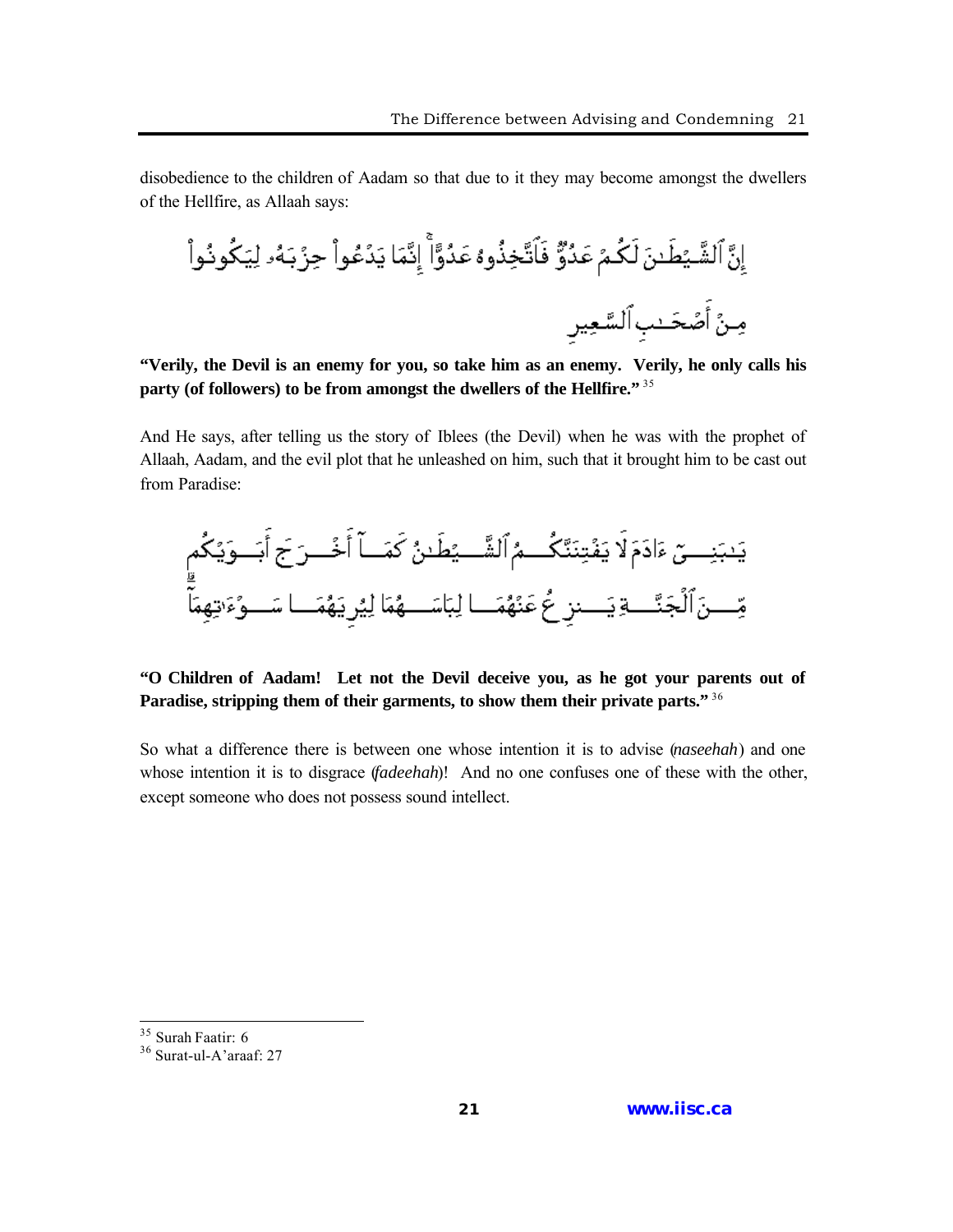#### **[THE RECOMPENSE](#page-2-0)**

<span id="page-20-0"></span>The recompense of one who spreads the evil deeds of his believing brother and seeks after his faults and exposes his defects, is that Allaah will seek after his faults and disgrace him (by exposing them) even if he may have committed them in the privacy of his own home. This is based on what has been reported from the Prophet, sall Allaahu alayhi wa sallam, in several places, and Imaam Ahmad, Abu Dawood and At-Tirmidhee have transmitted it from numerous paths of narration.<sup>37</sup>

At-Tirmidhee transmitted from the hadeeth of Waa'ilah Ibn Al-Asqa' on the Prophet, sallAllaahu 'alayhi wa sallam, that he said: **"Do not express joy at your brother's misfortune or else Allaah will pardon him for it and test you with it."** <sup>38</sup> And he (At-Tirmidhee) said that it was a *hasan ghareeb* hadeeth.

He also reports the hadeeth of Mu'aadh, radyAllaahu 'anhu, in *marfoo'* form: "Whosoever condemns his brother because of a sin (he committed) will not die until he commits it (himself)." Its chain of narration is *munqati'* (broken).

Al-Hasan said:

 $\overline{a}$ 

"It used to be said: 'Whoever condemns his brother for a sin that he repented from, will not die until Allaah tests him with it (i.e. the same sin). $1^{139}$ 

And it is reported from the hadeeth of Ibn Mas'ood, rady Allaahu anhu, with a chain of narration that has weakness in it: **"Affliction is charged by speech. So if a man condemns another man by saying that he breast-fed from a female dog, then that man (who said that) will indeed breast-feed from one."** <sup>40</sup>

 $37$  The checking for this has been stated previously

<sup>&</sup>lt;sup>38</sup> At-Tirmidhee reported it under number (2507) and in its chain is Al-Qaasim Ibn Umayyah Al-Hidhaa. Ibn Hibbaan mentioned him in *Al-Majrooheen* (2/213) and said: "He was a shaikh who reported from Hafs Ibn Gayyaath many strange and weak narrations. It is not permissible to use him as a support when he is alone (in his narration)." Then he reported this hadeeth from him and commented upon it, saying: "There is no source for this found in the sayings of the Messenger of Allaah, sall Allaahu 'alayhi wa sallam." I say: This hadeeth has also been reported by At-Tabaraanee in *Al-Kabeer* (22/53), *Musnad Ash-Shaamiyeen* (384), Al-Qadaa'ee in *Musnad Ash-Shihaab* (917-918) and Abu Nu'aim in *Al-Hilyah* (5/186). And it is also succeeded by 'Umar Ibn Isma'eel Ibn Mujaalid found in At-Tirmidhee, Abu Ash-Shaikh in *Al-Amthaal* (202) and Al-Khateeb in *At-Taareekh* (9/95-96). However, there is no point in that, since 'Umar is *matrook* (rejected).

<sup>&</sup>lt;sup>39</sup> The discussion of this has been stated previously in detail.

<sup>40</sup> Reported by Abu Nu'aim in *Akhbaar Asbahaan* (1/161) Al-Khateeb in his *Taareekh* (13/279) and Ibn Al-Jawzee mentioned it in *Al-Mawdoo'aat* (2/83). Al-'Ajaloonee in *Kashf-ul-Khufaa* (2/343) added to that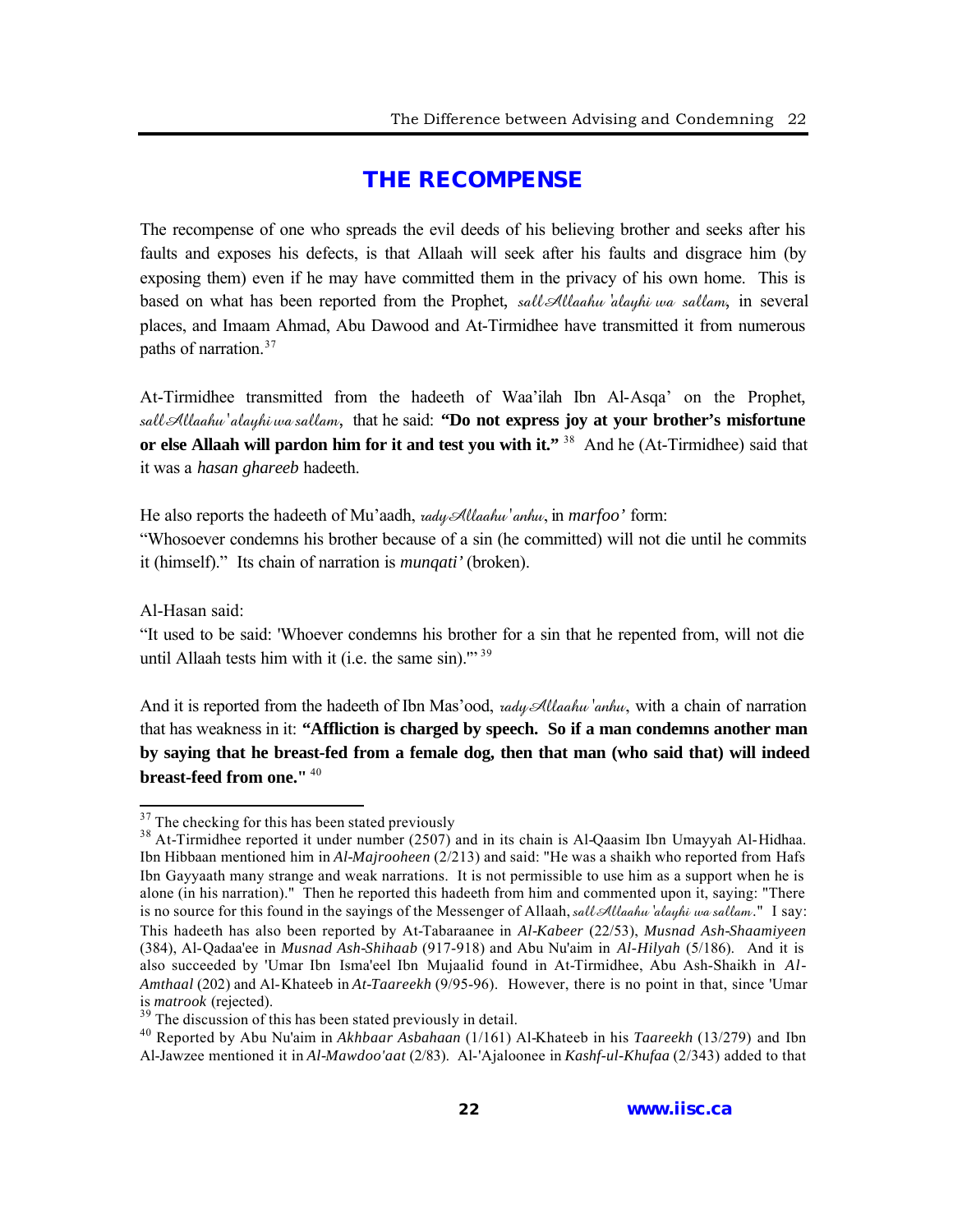The meaning of this has been reported on a group amongst the *Salaf*. And when Ibn Sireen failed to return a debt he owed and was detained because of it, he said: "Indeed, I am aware of the sin (I committed) by which this befell me. I condemned a man forty years ago saying to him: 'O bankrupt one.'"

by attributing it to Ad-Dailamee. The hadeeth is reported through other paths form 'Alee and Hudaifah, however they have severe weaknesses to them. See *Al-Laalee Al-Masnoo'ah* (2/293-295) of As-Suyootee and *Mukhtasar Maqaasid-ul-Hasanah* (pg. 83) of Az-Zurqaanee and *Ad-Durr--ul-Multaqitt* (pg. 22) of As-Saghaanee.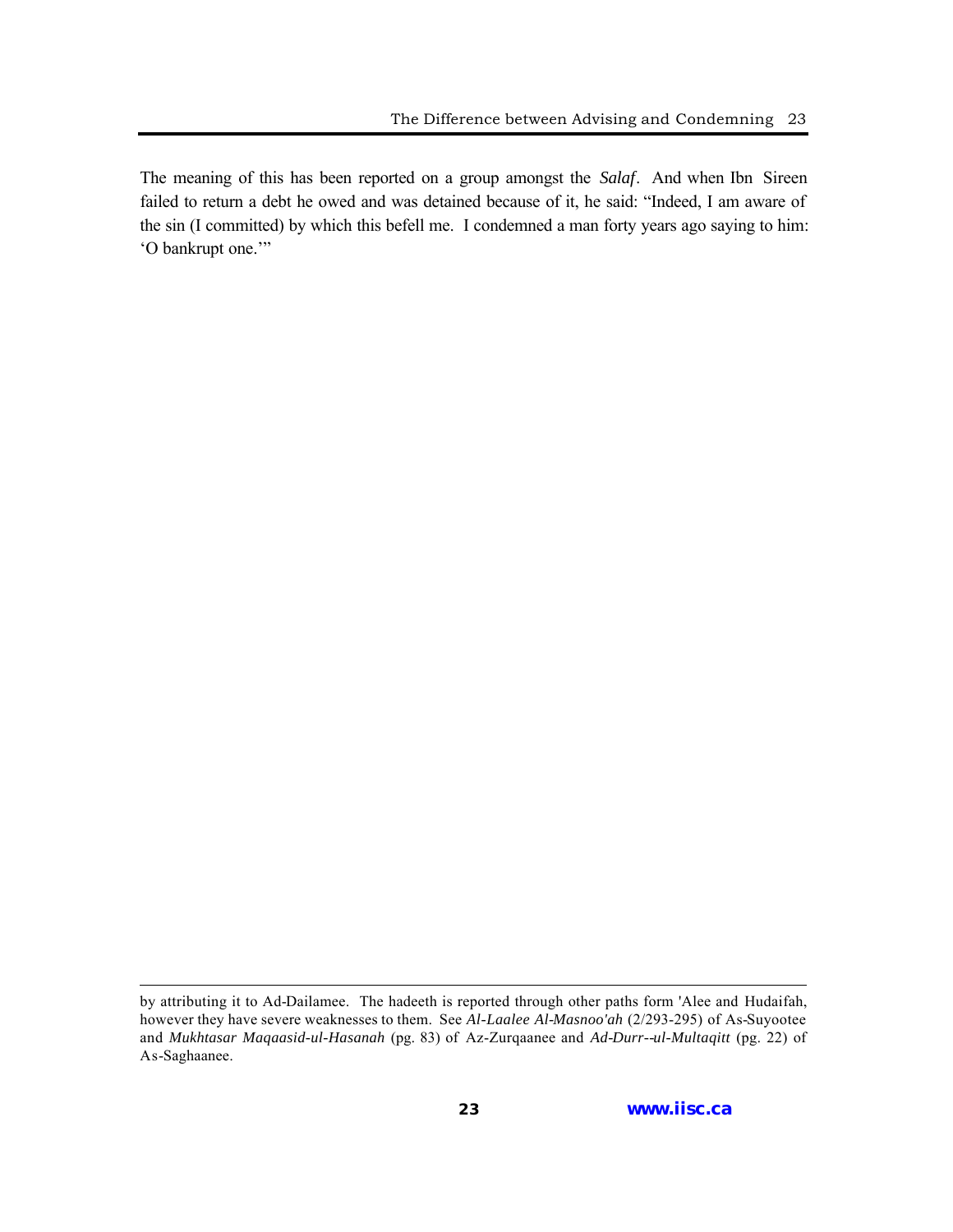#### **[CONCERNING CONDEMNING](#page-2-0)**

<span id="page-22-0"></span>From the apparent signs of condemning is: Exposing someone's evil and propagating it under the pretense of advising, while claiming that it is only these defects that are making him do it, general or specific. Meanwhile, on the inside, his aim is only to condemn and cause harm.<sup>41</sup> So he is from the brothers of the hypocrites, those whom Allaah has disparaged in His Book in many places, for indeed Allaah disparages those who outwardly display a good action or saying, while intending inwardly to accomplish a mischievous and evil goal. And He has counted that as one of the aspects of hypocrisy, as is stated in Surah Baraa $^{42}$  in which He humiliates the hypocrites and exposes their despicable attributes:

**"And as for those who set up a masjid in order to cause harm, (spread) disbelief, disunite the believers and to make it as an outpost for those who made war against Allaah and His Messenger since aforetime, they will indeed swear that their intention is nothing but good. But Allaah bears witness that they are certainly liars."** <sup>43</sup>

And Allaah says:

**"Think not that those who rejoice in what they have done, and love to be praised for what they have not done – do not think that they are rescued from the torment. And for them is a painful punishment!"** <sup>44</sup>

<sup>&</sup>lt;sup>41</sup> This is from the actions of the heart which no one has knowledge of except Allaah, the Most Perfect and Exalted.

<sup>&</sup>lt;sup>42</sup> [Translator's Note: He means Surat-ut-Tawbah]

 $^{43}$  Surat-ut-Tawbah: 107

<sup>44</sup> Surah Aali 'Imraan: 188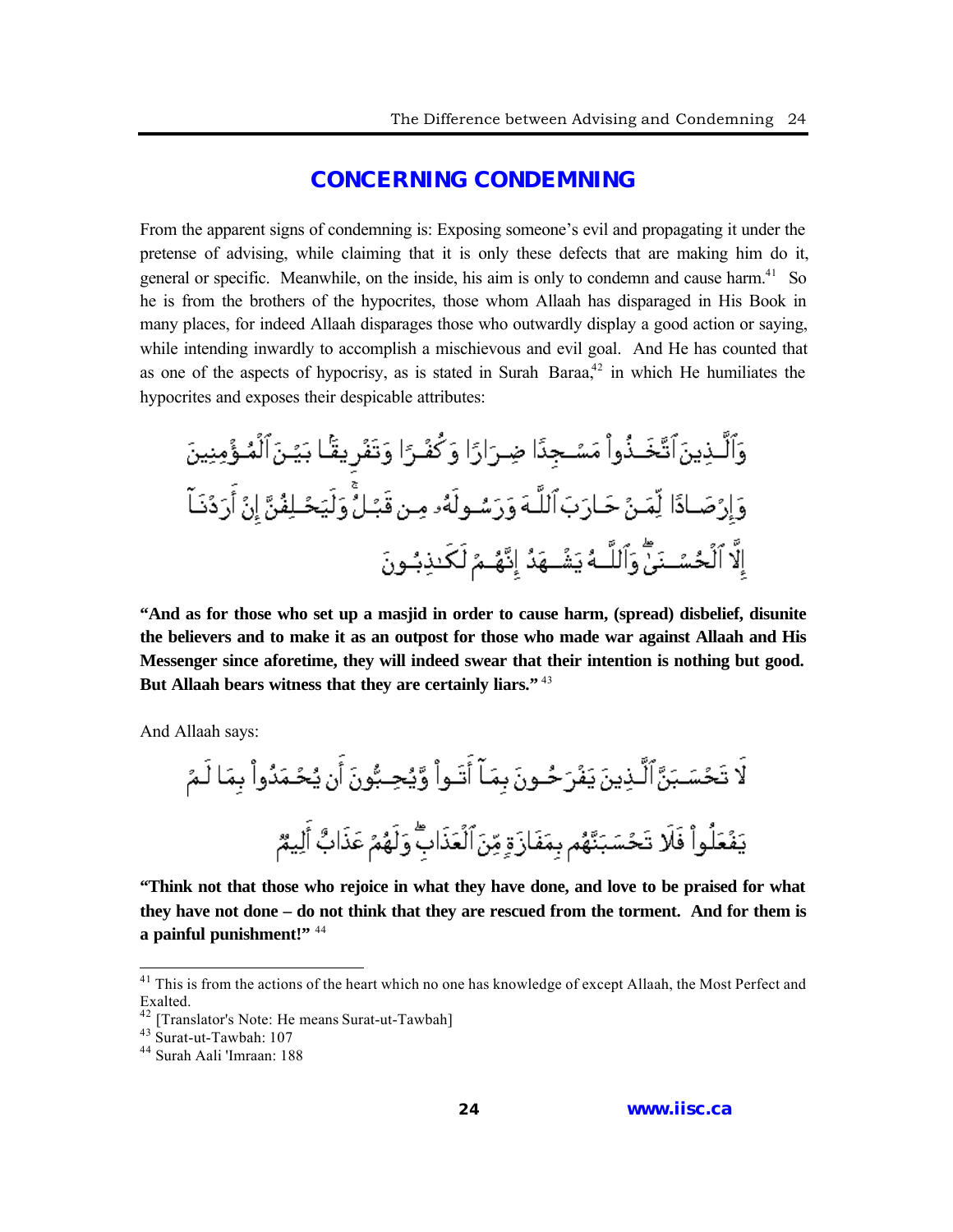This *ayah* was sent down concerning the Jews, when the Prophet, sallAllaahu 'alayhi wa sallam, asked them about something and they concealed knowledge of it informing him instead of something else. Yet they showed to him that they had indeed informed him about what he had asked them. And they sought praise from him, sall Allaahu 'alayhi wa sallam, because of it and became joyous at what they gained by concealing it and because he, sall Allaahu alayhi wa sallam, asked them. This is what Ibn 'Abbaas,  $\alpha d\psi \mathcal{A}$ llaahu 'anhumaa, stated and his hadeeth concerning that is transmitted in the two *Saheeh* collections.<sup>45</sup>

#### Abu Sa'eed Al-Khudree, radyAllaahu 'anhumaa, said:

 $\overline{a}$ 

"There was a group of men among the hypocrites who when the Messenger of Allaah, sall Allaahu 'alayhi wa sallam, would go out to fight in the (military) expeditions, would refrain from going with him. And they would be happy with opposing the Messenger of Allaah, sall Allaahu 'alayhi wa sallam, with their sitting (instead of fighting). So when the Messenger of Allaah, sall Allaahu'alayhi wa sallam, would arrive, they would make excuses for themselves and swear to him. And they loved to be praised for that which they did not do. So this *ayah* was revealed." <sup>46</sup>

Therefore, these characteristics are the characteristics of the Jews and the hypocrites. And it is that someone outwardly displays a saying or an action, while presenting an image in which he appears to be upon good. Yet his intention in doing that is to accomplish an evil goal. So he is praised for what good he has made manifest outwardly, while accomplishing by it, the evil goal he has kept hidden inwardly. And he basks in the praise he receives for that which he has outwardly portrayed as being good, which is in fact evil on the inside, and he is happy that his evil hidden objective has been achieved. So his benefit is perfected for him and his scheme is carried out effectively by this deception!!

Anyone with this characteristic definitely falls under the (threat) of this *ayah* - thus he is threatened with a painful torment. An example of this is: When someone desires to defame a man, belittle him and expose his faults so that people turn away from him. This is done either because he loves to cause harm to him, because of his enmity towards him, or because he fears

<sup>&</sup>lt;sup>45</sup> Reported by Al-Bukhaaree (9/301), Muslim (17/123), Ahmad (1/298) and Ibn Jareer (4/207).

<sup>&</sup>lt;sup>46</sup> Reported by Al-Bukhaaree (8/233), Muslim (17/123) and Ibn Jareer (4/205). It must be noted here that Al-Haafidh Ibn Hajr mentioned in *Al-Fath* (9/301) that it is possible to combine these two causes for the *ayah's* revelation found in the two hadeeths by saying that it was revealed with regard to both of these groups (Jews and hypocrites). Shaikh Muqbil Ibn Haadee Al-Waadi'ee said in his *As-Saheeh-ul-Musnad* (pg. 35): "If the hadeeth of Abu Sa'eed is more established then that takes more precedence because the hadeeth of Ibn 'Abbaas is from that which the two Shaikhs have been criticized by, as has been stated in *Muqaddimat-ul-Fath* (20/132) and as is stated in *Fath-ul-Baaree* (9/302). And there is no point in restricting it to only the People of the Book…"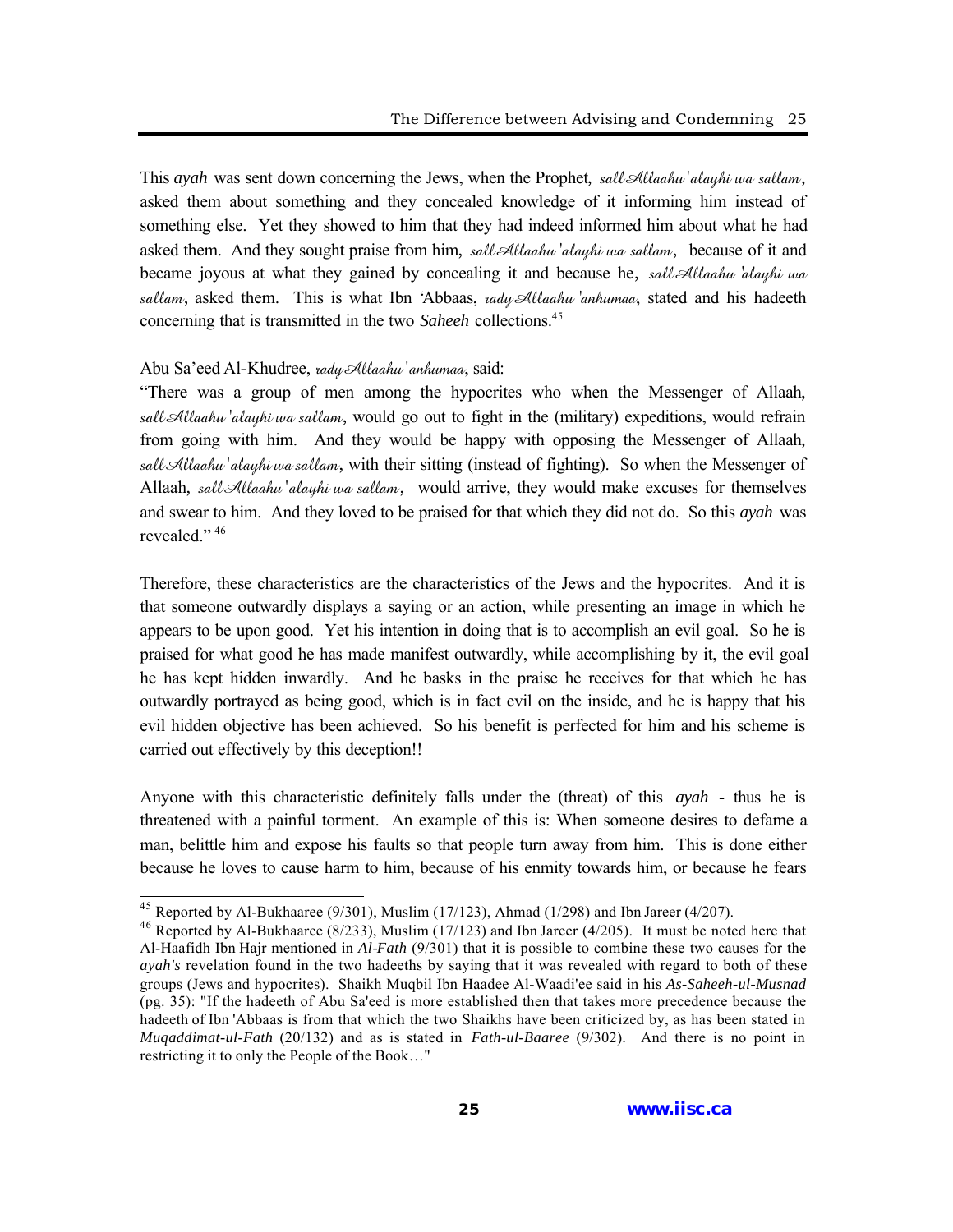him due to a rivalry that exists between them with regard to wealth, leadership, or other blameworthy causes. So he does not find a way towards accomplishing his goal, except by publicly degrading him due to some religious reason. For example, someone (i.e. a scholar) has refuted a weak opinion from the many opinions of a well known and famous scholar. So this (evil) individual spreads that amongst those who respect that scholar, saying: "This person (that did the refutation) hates this scholar, and is only defaming and criticizing him."

So by doing this, he (the evil person) deceives all those people that hold that scholar in esteem, making them believe that such a refutation was done out of hatred and with insult on the part of the one refuting, and that his deed was full of audacity and arrogance. So he (the evil person) is (outwardly) defending this scholar and uplifting the abuse from him - and that is an act pleasing to Allaah and in obedience to Him. So he combines this outer facade of advising with two disgusting and forbidden things.<sup>47</sup>

First: The insinuation that this scholar's refutation of the other opinion was done out of hatred, seeking to belittle (the other scholar), and as a result of following his desires. But (in reality) he only desires by it to advise the believers and to make known some aspect of knowledge that is unlawful to keep concealed.

Second: He (the evildoer) manifests and magnifies the (scholar's) criticism (for the other scholar), so that he can fulfill his desire and achieve his evil goal under the pretense of advising and defending the scholars of the Religion.

This type of evil plotting is similar to the injustice and oppression displayed by the tribe of Marwaan and their followers, who won the people's affection and at the same time, turned these people's hearts away from 'Alee Ibn Abee Taalib, Al-Hasan, Al-Husain and their offspring, may Allaah be pleased with all of them.

<sup>&</sup>lt;sup>47</sup> [Translator's Note: We ask the noble readers to consider these precious words stated by the Shaikh of our glorious past and compare them with the likes of the situations we find today. No doubt the scholars of the Sunnah in these days are accused in such a manner. Such an example can be found in Shaikh Muhammad Naasir-ud-Deen Al-Albaanee (*rahimhullaah*) and the lies and attacks that were launched against him by Hasan Saqqaf, Kabbani and their likes, who make themselves appear as though they're advising the Muslim ummah. But yet in reality they are doing no more than discrediting, defaming and belittling a scholar. And the claims that come from them are well known in that these scholars, such as Al-Albaanee, who warn against "blind-following" are labeled as deviants who hate the four Imaams and who want to do away with their teachings! May Allaah give us the ability to see through the false accusations of the ignorant and the unjust.]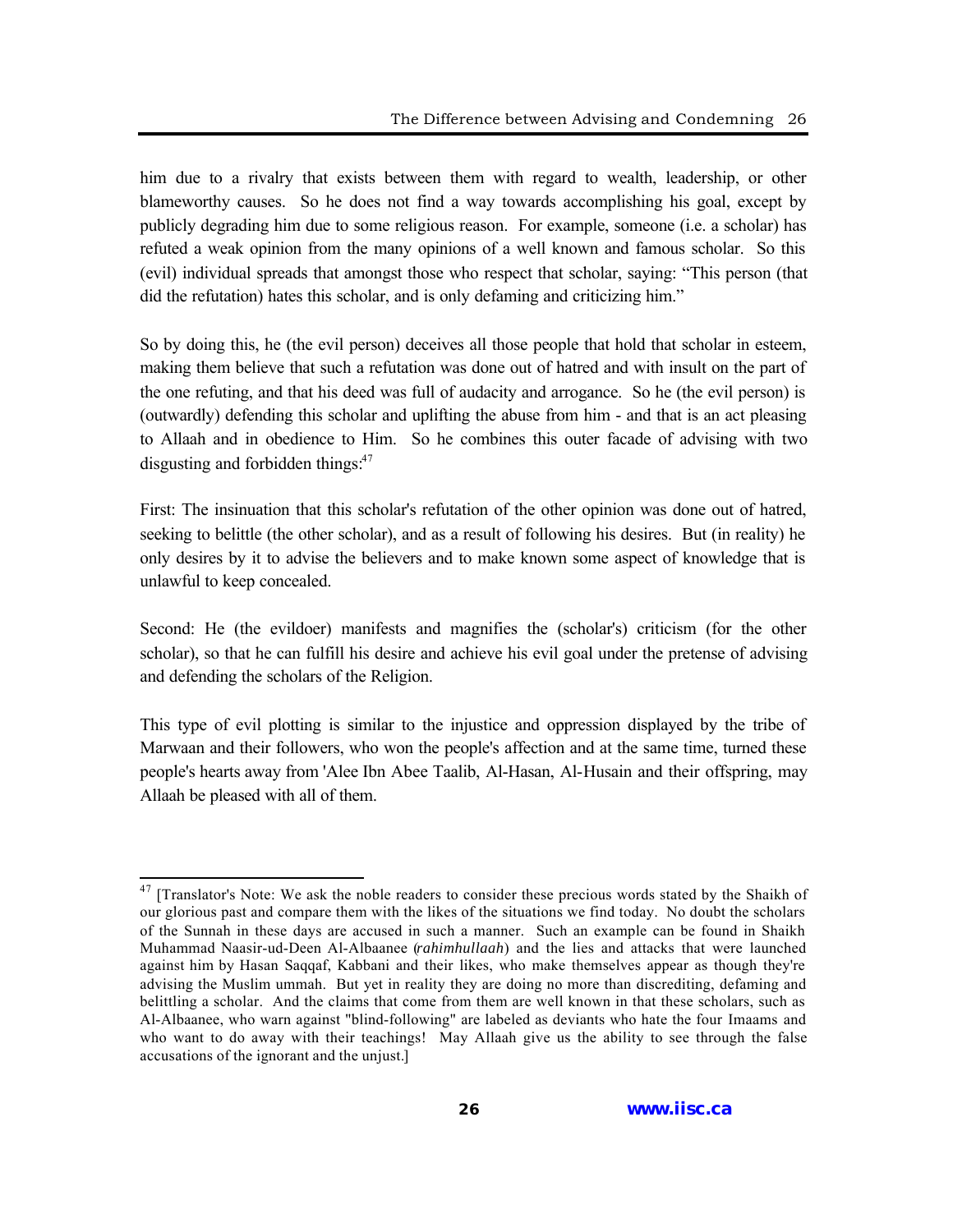When 'Uthmaan,  $\alpha d\psi$  Allaahu 'anhu, was killed, the Muslim nation did not see anyone possessing more right to succeed him other than 'Alee,  $\alpha d\mu \mathcal{A} \mathcal{U} a a h \mu$ , so they pledged allegiance to him. So those who sought to turn the people away from him set about their goal by manifesting the outrageous and scandalous murder of 'Uthmaan. And it was just as they said it was. But then they added to it that the one who conspired his murder and carried it out was none other than 'Alee, *rady* Allaahu' anhu. And this was a lie and a slander against him!

And 'Alee,  $\alpha d\psi$  Allaahu 'anhu, would swear and reaffirm his oaths in denying this accusation and he was truthful and innocent in his oath, may Allaah be pleased with him. But they began to fight against him, claiming that their struggle was for the sake of the Religion and that it was pleasing to Allaah, and then they began to fight with his children. These individuals strove hard in publicizing this (lie), propagating it on the *mimbars* on the days of *Jumu'ah*, as well as on other occasions in which there were large gatherings. This continued until it settled into the hearts of their followers that the matter was as these individuals said it was, and that the tribe of Marwaan had more right (to the *Khilaafah*) than 'Alee and his children due to their closeness to 'Uthmaan, and that they had more right to avenge his, radyAllaahu 'anhu, death. So in doing this, they were able to unite the hearts of the people against 'Alee and his sons and to turn the people to fight against him and his children after him. This asserted the kingship for them and their rule became established as a result of that.

While in privacy, one of them would say to those he confided in, something with the meaning: "No one amongst the Companions was more restrained from (causing harm to) 'Uthmaan than 'Alee." So it would be said to him: "Then why did the people revile him?" So he would respond: "The kingship (i.e. end of the Khilaafah) would not be established if it weren't for that."

The meaning of this is that if they did not turn the people's hearts away from 'Alee,  $\alpha d\psi\mathcal{A}ll$ 'anhu, and his children, and if they didn't attribute the injustice done to 'Uthmaan to them, the hearts of the people would not feel sympathy for them (later), due to what they knew of their beautiful attributes and honorable qualities, for they used to rush to follow them and pledge allegiance to them (in the past). And because of this, the Umayyah dynasty came to an end and the people ceased obeying them.<sup>48</sup>

<sup>48</sup> See *Al-'Awaasim min-al-Qawaasim* of the Qaadee Ibn Al-'Arabee Al-Maalikee (*rahimahullaah*) for in there is what is sufficient for one who seeks the truth a bout this subject, with the Will of Allaah.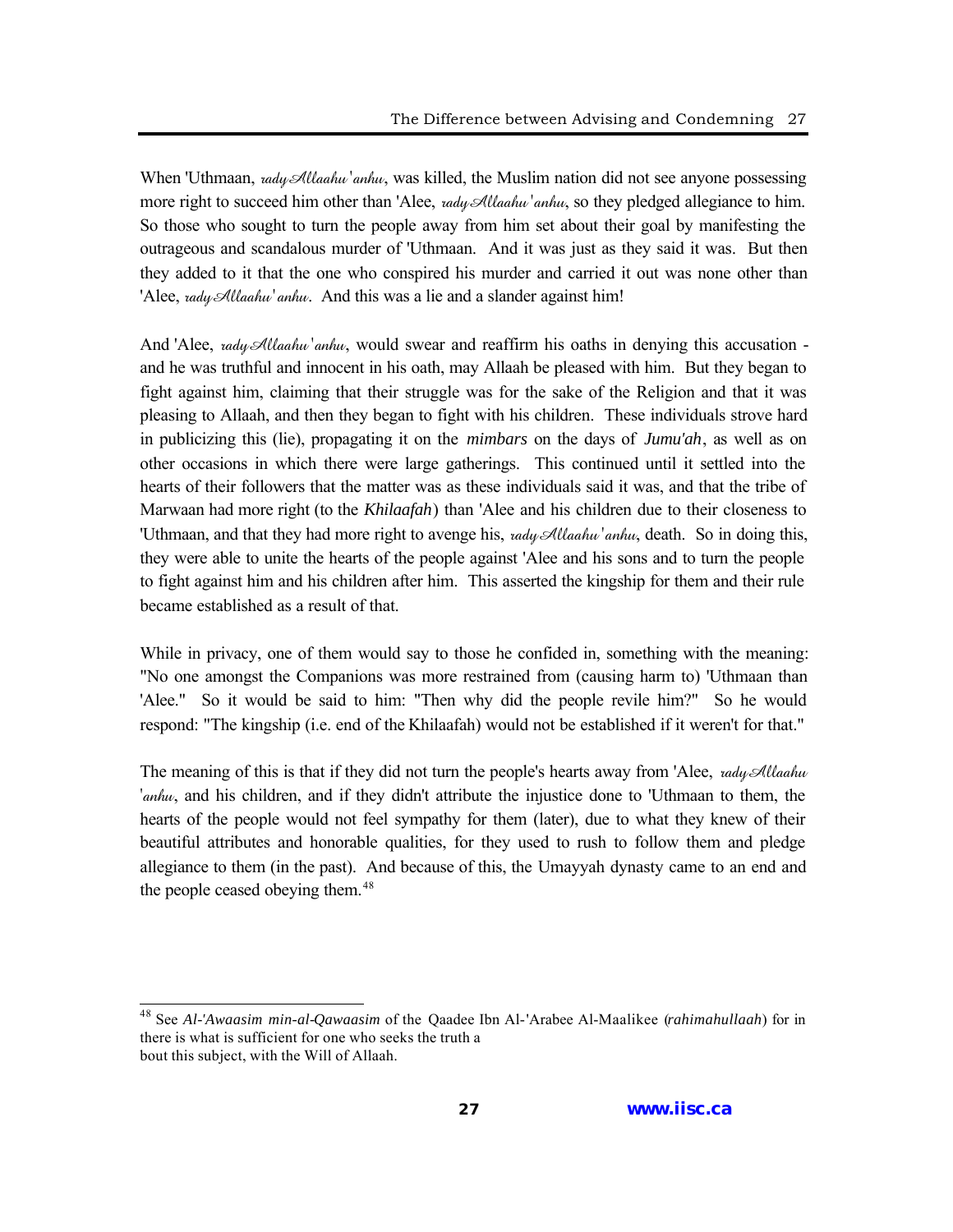#### **[THE REMEDY](#page-2-0)**

<span id="page-26-0"></span>So if anyone is tested with this type of plotting,<sup>49</sup> then let him fear Allaah, seek His aid and have patience. For verily, the final good end is for *Taqwaa* (i.e. those who fear and are obedient to Allaah).

This is as Allaah, the Most High, says. After narrating the story of Yoosuf and what befell him from the different types of abuse he received from his brothers in their evil plotting and conspiracy (against him), He says:

#### **"Thus, did We establish Yoosuf in the land"** <sup>50</sup>

And Allaah says, reporting from him that he said to his brothers:

#### **"I am Yoosuf and this is my brother (Benjamin). Allaah has indeed been gracious to us."** <sup>51</sup>

And He, the Most High, tells us of story of Moosaa and what befell him and his people from the abuse they received at the hands of Pharaoh and his evil planning, and that he (Moosaa) said (to his followers):

**"Seek help in Allaah and be patient. Verily, the earth belongs to Allaah. He gives it to whom He wills of His servants. And the final (good) end is for those who have** *Taqwaa***"** 52

<sup>&</sup>lt;sup>49</sup> Meaning he is tested by it at the hands of someone else.

<sup>50</sup> Surah Yoosuf: 21

<sup>51</sup> Surah Yoosuf: 90

<sup>52</sup> Surat-ul-A'raaf: 128